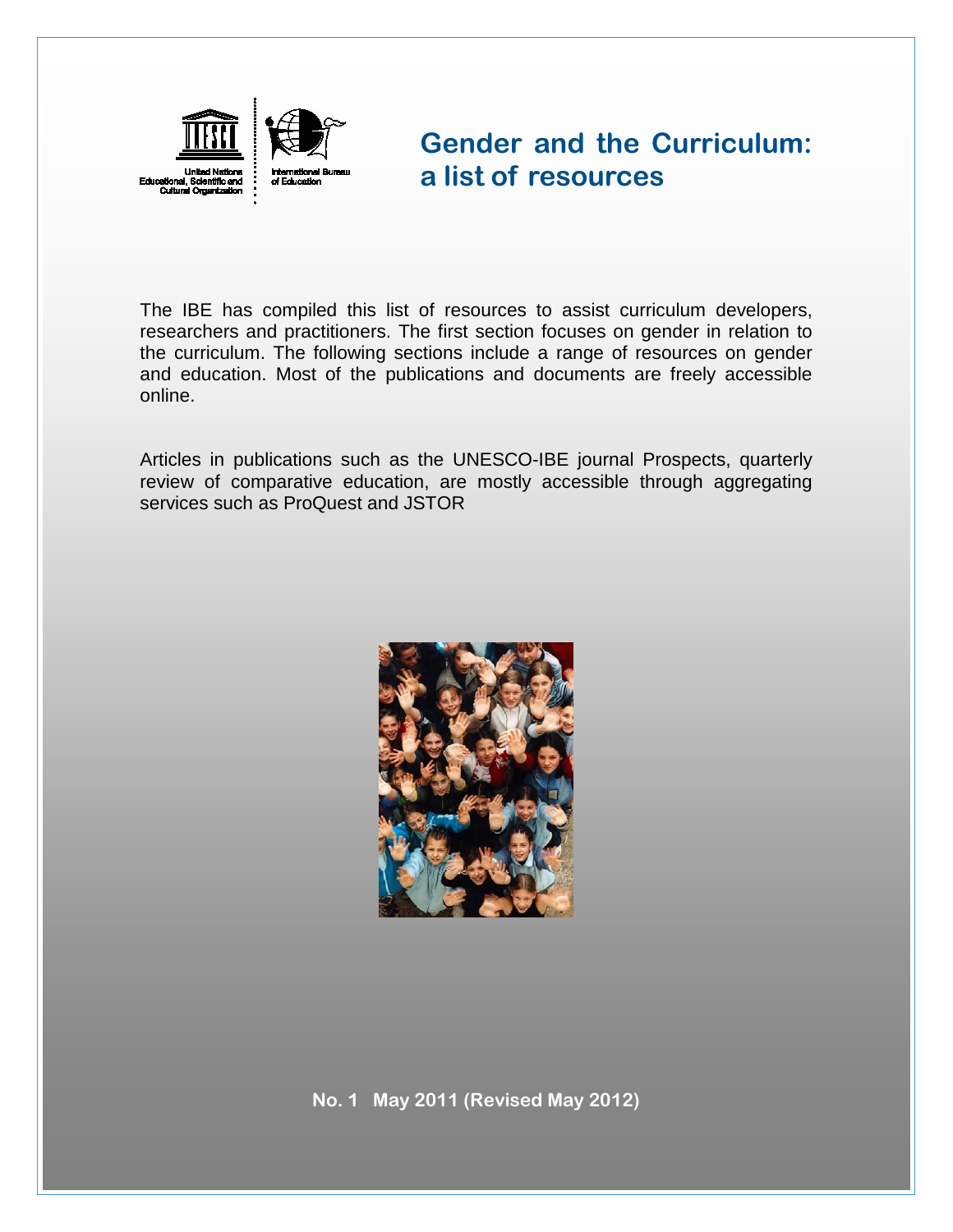### <span id="page-1-1"></span><span id="page-1-0"></span>**TABLE OF CONTENTS**

| <b>Table of Contents</b>                                                                                                                                                                                                                                                                                                                                                                                                                                                                                                                                                                  | $\mathbf{2}$                                                                                                                                                                                                                                     |
|-------------------------------------------------------------------------------------------------------------------------------------------------------------------------------------------------------------------------------------------------------------------------------------------------------------------------------------------------------------------------------------------------------------------------------------------------------------------------------------------------------------------------------------------------------------------------------------------|--------------------------------------------------------------------------------------------------------------------------------------------------------------------------------------------------------------------------------------------------|
| <b>Gender and Curricula</b>                                                                                                                                                                                                                                                                                                                                                                                                                                                                                                                                                               | 3                                                                                                                                                                                                                                                |
| <b>Guides, Handbooks, Toolkit</b>                                                                                                                                                                                                                                                                                                                                                                                                                                                                                                                                                         | 5                                                                                                                                                                                                                                                |
| <b>Gender and Education</b>                                                                                                                                                                                                                                                                                                                                                                                                                                                                                                                                                               | $\overline{7}$                                                                                                                                                                                                                                   |
| <b>Gender and Early Childhood Education</b>                                                                                                                                                                                                                                                                                                                                                                                                                                                                                                                                               | 12 <sub>2</sub>                                                                                                                                                                                                                                  |
| <b>Gender and Education and HIV</b>                                                                                                                                                                                                                                                                                                                                                                                                                                                                                                                                                       | $12 \overline{ }$                                                                                                                                                                                                                                |
| <b>Gender and Education in Emergencies</b>                                                                                                                                                                                                                                                                                                                                                                                                                                                                                                                                                | 13                                                                                                                                                                                                                                               |
| <b>Gender and Education Policy</b>                                                                                                                                                                                                                                                                                                                                                                                                                                                                                                                                                        | 13                                                                                                                                                                                                                                               |
| <b>Regional Materials</b><br>Africa<br>Kenya<br>Madagascar<br><b>Malawi</b><br><b>Nigeria</b><br><b>South Africa</b><br>Tanzania<br>Asia/Pacific<br>Afghanistan<br><b>Australia</b><br>India<br><b>Korea</b><br><b>Nepal</b><br><b>New Zealand</b><br>Pakistan<br>Papua New Guinea<br><b>The Philippines</b><br><b>Viet Nam</b><br>South America and the Caribbean<br><b>Bolivia</b><br><b>Europe and North america</b><br><b>Austria</b><br><b>Europe</b><br><b>European Union</b><br>Finland<br>Ireland<br><b>The Netherlands</b><br><b>Norway</b><br>Sweden<br><b>UK</b><br><b>USA</b> | 14<br>14<br>14<br>14<br>14<br>15<br>15<br>15<br>15<br>16<br>16<br>16<br>17 <sub>2</sub><br>17<br>17 <sub>2</sub><br>17 <sup>2</sup><br>17 <sup>2</sup><br>18<br>18<br>18<br>18<br>18<br>18<br>18<br>19<br>19<br>19<br>19<br>19<br>20<br>20<br>21 |
| <b>Printed Resources</b>                                                                                                                                                                                                                                                                                                                                                                                                                                                                                                                                                                  | 21                                                                                                                                                                                                                                               |
| <b>Links</b>                                                                                                                                                                                                                                                                                                                                                                                                                                                                                                                                                                              | 23                                                                                                                                                                                                                                               |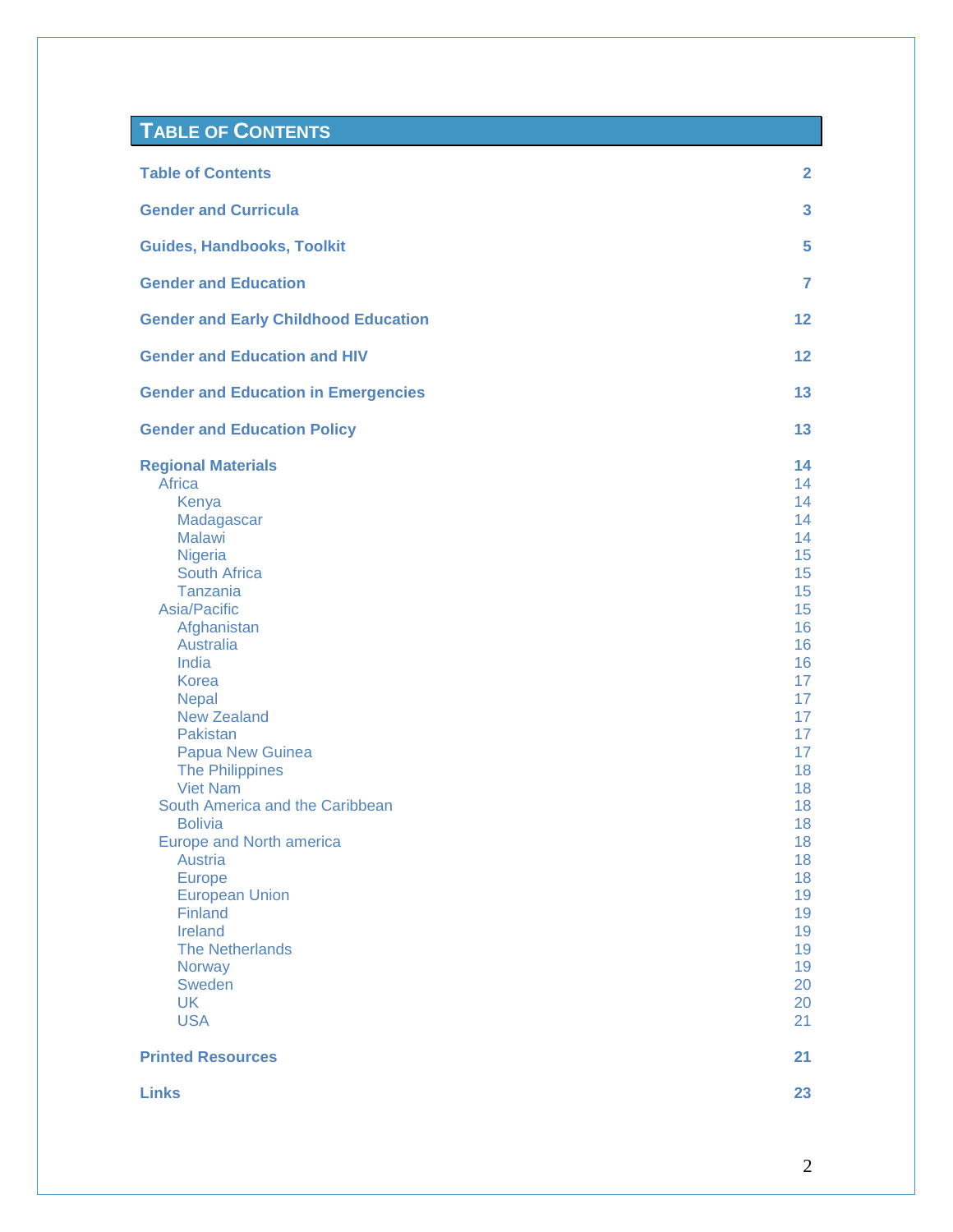### <span id="page-2-0"></span>**Gender and Curricula**

[Developing Curricula for Gender Equality and Quality Basic Education](http://www.oxfam.org.uk/resources/issues/education/downloads/ba_curricula.pdf) A Beyond Access Project Policy Paper, 2003



[A curriculum for the training of trainers in gender mainstreaming](http://www4.worldbank.org/afr/ssatp/Resources/HTML/Gender-RG/Source%20%20documents/Training%20materials/TRGEN1%20Femnet%20Gender%20Mainstreaming%20TOT.pdf) Rose Chege, African Women's Development and Communications Network, 2004

[Gender bias in textbooks: a hidden obstacle on the road to gender equality in](http://unesdoc.unesco.org/images/0015/001555/155509e.pdf)  [education. Background paper for the Education for all global monitoring report](http://unesdoc.unesco.org/images/0015/001555/155509e.pdf)  [2008: Education for all by 2015: will we make it?](http://unesdoc.unesco.org/images/0015/001555/155509e.pdf) Blumberg, Rae Lesser, UNESCO, 2007

#### [Gender Biases and Stereotypes in School Texts](http://www.hurights.or.jp/pub/hreas/7/11GenderBias.pdf)

Aamna Mattu, Neelam Hussai,Human Rights Education in Asian Schools Volume VII, 2004

#### [Gender Equality and Curriculum 2005](http://www.hsrc.ac.za/research/output/outputDocuments/2284_Chisholm_GenderandCurriculum2005.pdf)

Professor Linda Chisholm Presented at the University of London Institute of Education Seminar: Beyond Access: Curriculum for Gender Equality and Quality Basic Education in Schools, at the session on Politics of Implementing Policy for Gender Equality [The Beyond Access Project](http://www.ioe.ac.uk/research/27053.html)

[Gender equality in education systems: curricula framework documents](http://unesdoc.unesco.org/images/0014/001469/146973e.pdf) Background paper for the Education for all global monitoring report 2003/4: gender and education for all: the leap to equality; Vendramin, Valerija, UNESCO, 2003

[Gender Equity Statements in the New Zealand Curriculum](http://www.victoria.ac.nz/nzaroe/1998/pdf/text-gilbert.pdf)  J. Gilbert, new Zealand Annual Revuew of Education, 1999

[The Gender inclusiveness of a women's history curriculum in secondary](http://dare.uva.nl/document/44648)  [education](http://dare.uva.nl/document/44648)

Geert Ten Dam, Women's Studies International Forum, Vol. 20, No. 11997

Gender Loops – [Gender reform of the curriculum](http://www.genderloops.eu/docs/curriculum.pdf) Paco Abril et al, Catholic University for Applied Sciences, 2008

[Gender Loops Toolbox for gender-conscious and equitable early childhood](http://www.genderloops.eu/docs/toolbox.pdf)  [centres](http://www.genderloops.eu/docs/toolbox.pdf)

Paco Abril et al, Catholic University for Applied Sciences, 2008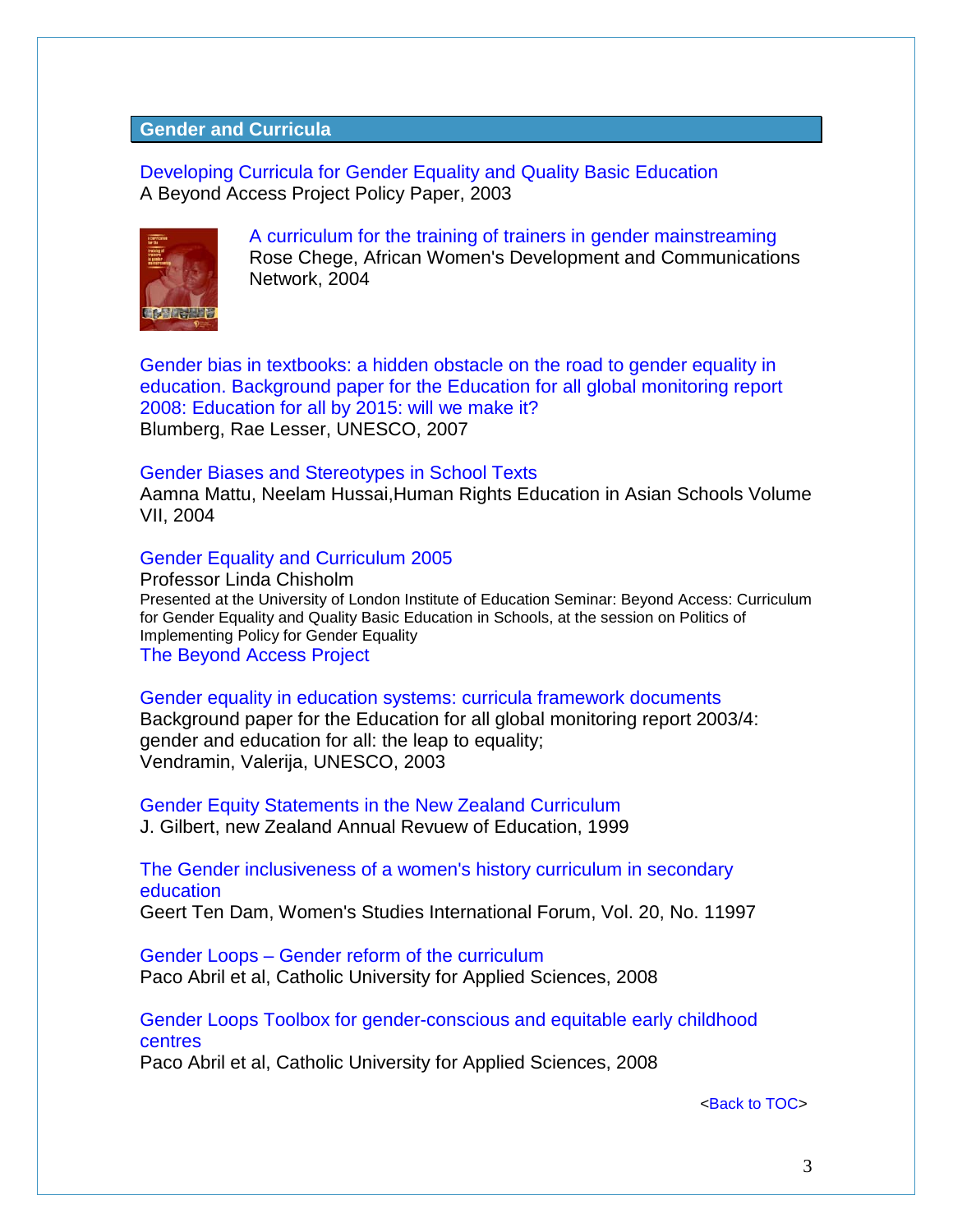### [Gender loops, additional outcomes](http://www.genderloops.eu/en/outcomes.php) Catholic University for Applied Sciences

[Gender sensitivity: a training manual for sensitizing education managers,](http://unesdoc.unesco.org/images/0013/001376/137604eo.pdf)  [curriculum and material developers and media professionals to gender concerns;](http://unesdoc.unesco.org/images/0013/001376/137604eo.pdf)  [Empowerment of women farmers](http://unesdoc.unesco.org/images/0013/001376/137604eo.pdf) Aksornkool, Namtip, UNESCO 2004

| RECOUP<br>RECOUP Working Paper 2                                                                    |  |
|-----------------------------------------------------------------------------------------------------|--|
| Cinhai Gender Casis and the<br>Coustscribes of Equality:<br>Countries the same of New Press<br>$ -$ |  |
|                                                                                                     |  |

[Globalising the School Curriculum: Gender, EFA and Global](http://recoup.educ.cam.ac.uk/publications/WP17-MA.pdf)  [Citizenship](http://recoup.educ.cam.ac.uk/publications/WP17-MA.pdf) [Education](http://recoup.educ.cam.ac.uk/publications/WP17-MA.pdf) Harriet Marshall, Madeleine Arnot, RECOUP University of Cambridge, 2008

[Implementing curriculum change to fight poverty and promote gender equity:](http://www.edqual.org/publications/workingpaper/edqualwp6.pdf)  [mathematics and science education in South Africa](http://www.edqual.org/publications/workingpaper/edqualwp6.pdf) (Section 3 of Implementing curriculum change: literature reviews – South africa, Rwanda and Pakistan EdQual Working Paper No. 6)

R. Barwell et al. EdQual RPC, University of Bristol, 2007



[It's all one curriculum: Volume 1: Guidelines for a unified](http://www.popcouncil.org/pdfs/2011PGY_ItsAllOneGuidelines_en.pdf)  [approach to sexuality, gender, HIV and Human Rights](http://www.popcouncil.org/pdfs/2011PGY_ItsAllOneGuidelines_en.pdf) Population Council, 2009

[It's all one curriculum: Volume 2: Activities for a unified](http://www.popcouncil.org/pdfs/2011PGY_ItsAllOneActivities_en.pdf)  [approach to sexuality, gender, hiv, and human rights education](http://www.popcouncil.org/pdfs/2011PGY_ItsAllOneActivities_en.pdf) Population Council, 2009

# [Physical education and the curriculum of gender reproduction. Making body](http://kenkyuu.eas.univie.ac.at/fileadmin/STAFF_DIRECTORY/Manzenreiter/PE_making_body_regimes.pdf)  [regimes in Japan](http://kenkyuu.eas.univie.ac.at/fileadmin/STAFF_DIRECTORY/Manzenreiter/PE_making_body_regimes.pdf)

Wolfram Manzenreiter, Draft version – to be included in Claudia Derichs and Susanne Kreitz-Sandberg (eds.): The Formation of Gender in East Asia. Various Perspectives. Münster: LIT Verlag, 2004?

[PREMA2: Promoting Equality in Maths Achievement 2](http://prema2.iacm.forth.gr/docs/dels/Output3.pdf) [Position Paper on Curriculum, Gender and Mathematics Output 3](http://prema2.iacm.forth.gr/docs/dels/Output3.pdf) PREMA2 Consortium, 2008



[Promoting Gender Equality through Textbooks: A methodological](http://unesdoc.unesco.org/images/0015/001588/158897e.pdf)  [guide](http://unesdoc.unesco.org/images/0015/001588/158897e.pdf)

[Comment promouvoir l'égalité entre les sexes](http://unesdoc.unesco.org/images/0015/001588/158897f.pdf) par les manuels [scolaires? Guide méthodologique à l'attention des acteurs et](http://unesdoc.unesco.org/images/0015/001588/158897f.pdf)  [actrices de la chaîne du manuel scolaire](http://unesdoc.unesco.org/images/0015/001588/158897f.pdf) Carole Brugeilles, Sylvie Cromer, UNESCO 2009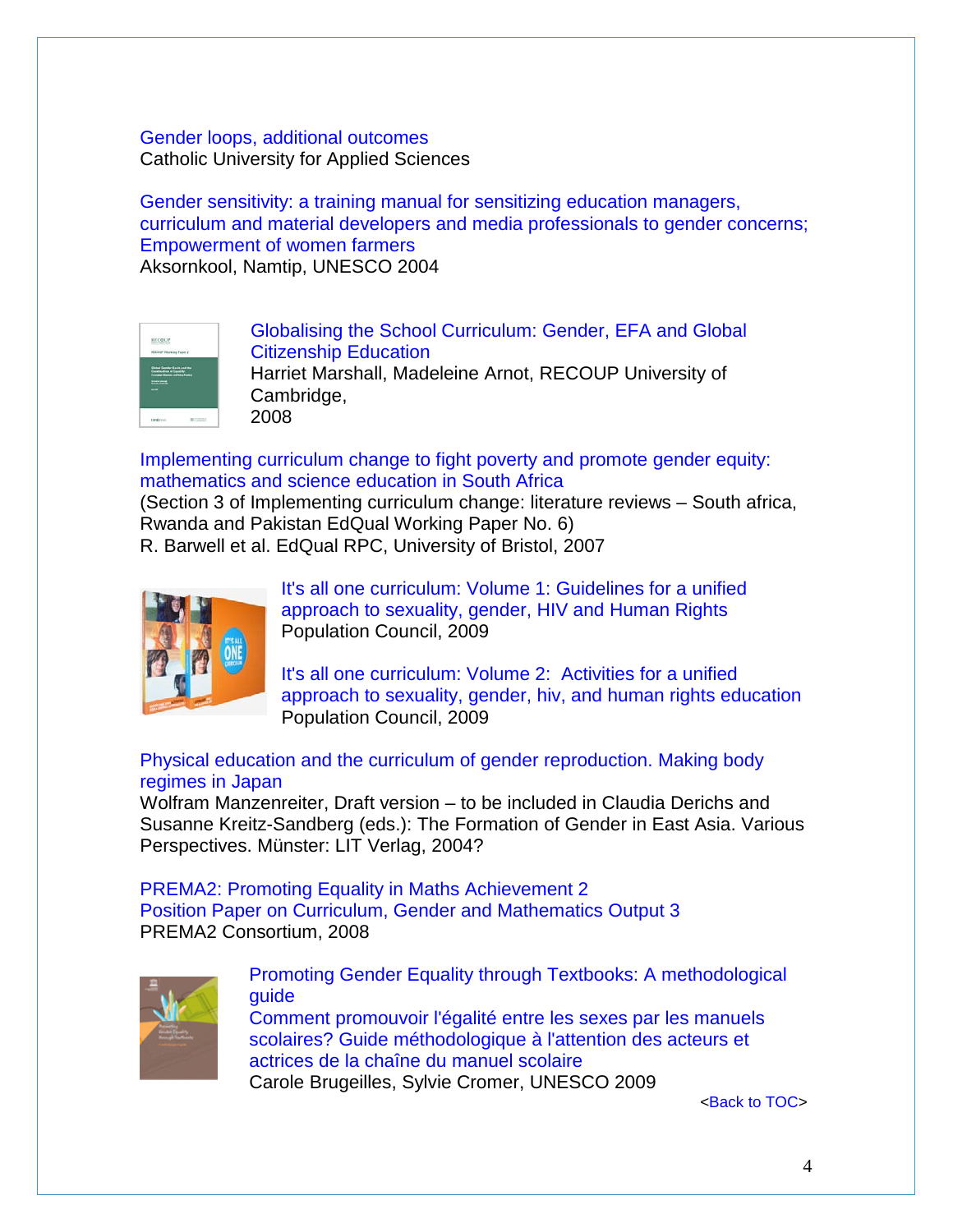[Report on Gender and Curriculum Workshop: Integrating Gender into the Level I](http://pdf.usaid.gov/pdf_docs/PNADC662.pdf)  [Basic Education Curriculum in the Republic of Mali](http://pdf.usaid.gov/pdf_docs/PNADC662.pdf) Final Report (Phase II) USAID, 2002

Sé Sí - [Gender in Irish Education](http://www.education.ie/home/home.jsp?pcategory=17216&ecategory=17325&language=EN) Dept of Education and Skills, 2007

[Sweden case study report 2. Developing a School Curriculum for Gender](http://www.epasi.eu/CaseStudySE2.pdf)  **[Equality](http://www.epasi.eu/CaseStudySE2.pdf)** 

Jan Nilsson, Malmo University, 2007

[The Swedish National Curriculum: Play and learning with fundamental values in](http://www.earlychildhoodaustralia.org.au/index2.php?option=com_content&do_pdf=1&id=1395)  [focus](http://www.earlychildhoodaustralia.org.au/index2.php?option=com_content&do_pdf=1&id=1395)

Anette Sandberg, Eva Ärlemalm-Hagsér. Early Childhood Australia, 2010

Teachers' Perception of Integrated Science Curriculum in Nigeria - Does Gender Matter? [Abstract](http://www.ijosams.com/home/index.php?option=com_content&view=article&id=96:teachers-perception-of-integrated-science-curriculum-in-nigeria-does-gender-matter-&catid=42:volume-2-no-1&Itemid=59)

F. A. Adesoji, T. E. Owoyemi, International Journal of Social and Management Sciences, Volume 2 (1), September 2008

[Textbooks, Curricula, Teacher Training, and the Promotion](http://siteresources.worldbank.org/EDUCATION/Resources/278200-1121703274255/1439264-1126807073059/unesco_WB_meeting_Mar03.pdf) [of Peace and Respect for Diversity](http://siteresources.worldbank.org/EDUCATION/Resources/278200-1121703274255/1439264-1126807073059/unesco_WB_meeting_Mar03.pdf) World Bank, 2003

### <span id="page-4-0"></span>**Guides, Handbooks, Toolkit**

Education - [Gender Equality: Tip Sheets](http://dsp-psd.pwgsc.gc.ca/collections/collection_2010/acdi-cida/CD4-62-2010-eng.pdf) Canadian International Development Agency, 2010 **[Français](http://dsp-psd.tpsgc.gc.ca/collections/collection_2010/acdi-cida/CD4-62-2010-fra.pdf)** 



[Equity and Inclusion in Education A guide to support education](http://www.unicef.org/education/files/Equity_and_Inclusion_Guide.pdfhttp:/www.educationfasttrack.org/FTI-at-Work/vulnerable-groups/)  [sector plan preparation, revision, and appraisal](http://www.unicef.org/education/files/Equity_and_Inclusion_Guide.pdfhttp:/www.educationfasttrack.org/FTI-at-Work/vulnerable-groups/) Fast Track Initiative, UNGEI, April 2010

[Equity and Inclusion in Education: Tools to support education sector planning](http://www.ungei.org/resources/files/Equity_Inclusion_tools_4-08.pdf)  [and evaluation](http://www.ungei.org/resources/files/Equity_Inclusion_tools_4-08.pdf)  UNGEI, 2008



[Exploring and understanding gender in education: a qualitative](http://www.ungei.org/resources/files/Exploring_and_understanding_gender_in_education_UNESCO.pdf)  [research](http://www.ungei.org/resources/files/Exploring_and_understanding_gender_in_education_UNESCO.pdf) [manual for education practitioners and gender focal points](http://www.ungei.org/resources/files/Exploring_and_understanding_gender_in_education_UNESCO.pdf) Bangkok: UNESCO Bangkok, 2005.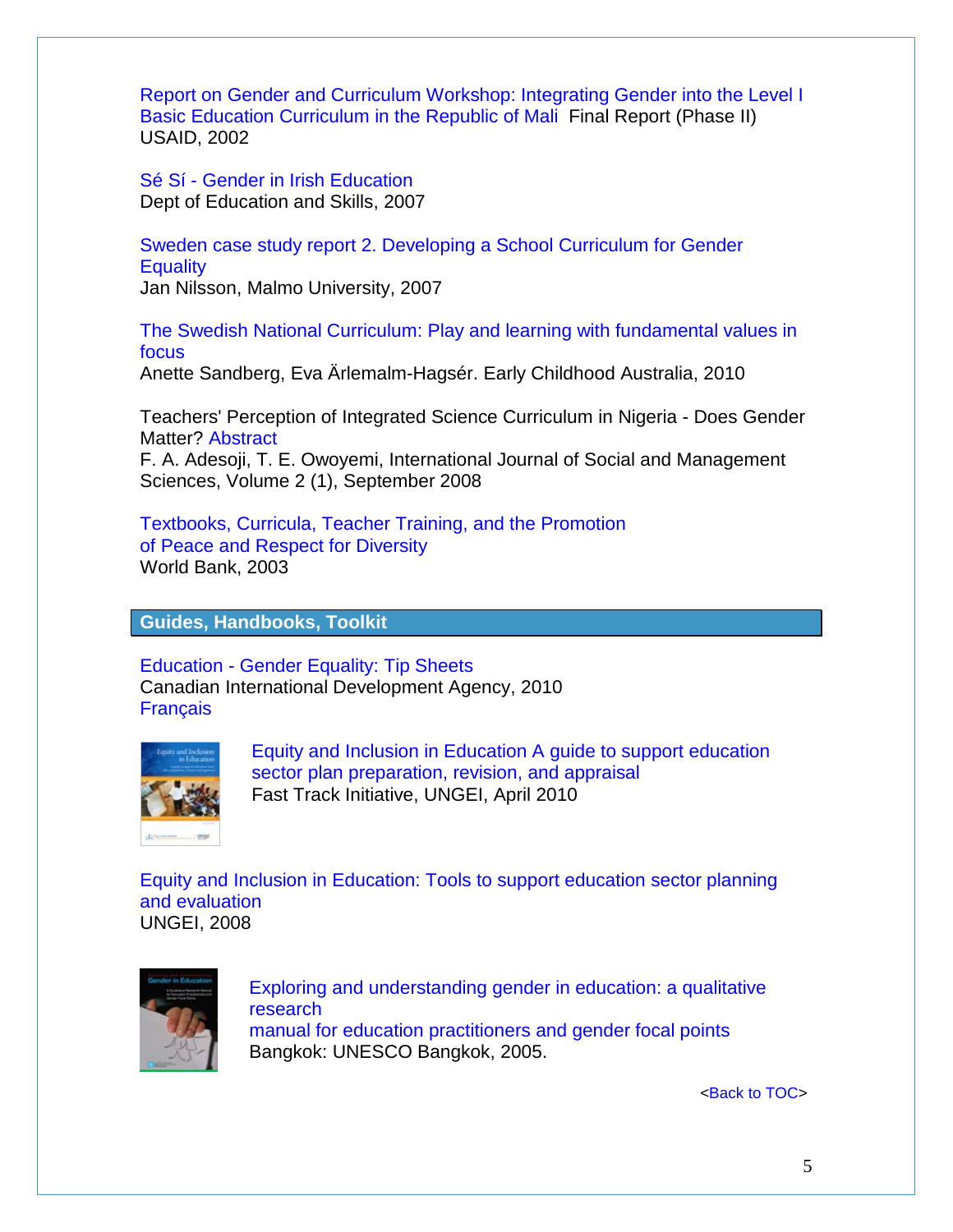

[Gender audit tool: A guidance note for gender review in education](http://www.ungei.org/resources/index_2123.html) UNGEI, 2009



[Gender Equality in and through Education: INEE Pocket Guide to](http://resourcecentre.savethechildren.se/content/library/documents/gender-equality-and-through-education-inee-pocket-guide-gender)  **[Gender](http://resourcecentre.savethechildren.se/content/library/documents/gender-equality-and-through-education-inee-pocket-guide-gender)** [Égalité des genres dans l'éducation et par l'éducation -](http://www.ineesite.org/toolkit/INEEcms/uploads/1009/INEE_Pocket_Guide_to_Gender_FR.pdf) Guide de [poche de l'INEE sur le genre](http://www.ineesite.org/toolkit/INEEcms/uploads/1009/INEE_Pocket_Guide_to_Gender_FR.pdf) Foran, Siobhán, Virdee, Gurcharan, Rames, Victoria, Inter-Agency

Network for Education in Emergencies, 2010



[Gender equality in education](http://www.danidadevforum.um.dk/NR/rdonlyres/4A3C6D83-CF0C-4310-9B0B-261B7BEFEB7D/0/052_GEineducation.pdf) In [Gender Equality Toolbox](http://www.danidadevforum.um.dk/en/menu/Topics/GenderEquality/GenderEquality.htm) Danida, 2008



Gender Toolkit [Module 4: Mainstreaming Gender in the curriculum](http://www2.aau.org/wghe/gender/toolkit/Toolkit-module4.pdf) in: [Mainstreaming Gender in Higher Education in Africa](http://www2.aau.org/gender/publications.htm) Association of African Universities, 2006 [Full document](http://www2.aau.org/wghe/gender/toolkit/Tooltik-complete.pdf) (6MB)



[Gender Responsive Pedagogy -](http://www.ungei.org/resources/files/FAWE_GRP_ENGLISH_VERSION.pdf) A Teacher's Handbook P. Mlami et al. Forum for African Women Educationalists, 2005 [Français](http://www.ungei.org/resources/files/FAWE_GRP_French_version.pdf)



Gender [sensitivity: a training manual for sensitizing educational](http://unesdoc.unesco.org/images/0012/001281/128166eb.pdf)  [managers, curriculum and material developers and media](http://unesdoc.unesco.org/images/0012/001281/128166eb.pdf)  [professionals to gender concerns](http://unesdoc.unesco.org/images/0012/001281/128166eb.pdf) UNESCO, 2002



[Girls into science: a training module](http://unesdoc.unesco.org/images/0015/001548/154837e.pdf) Clegg, Andrew, UNESCO, 2007 [Français](http://unesdoc.unesco.org/images/0015/001548/154837f.pdf) [Português](http://unesdoc.unesco.org/images/0015/001548/154837por.pdf)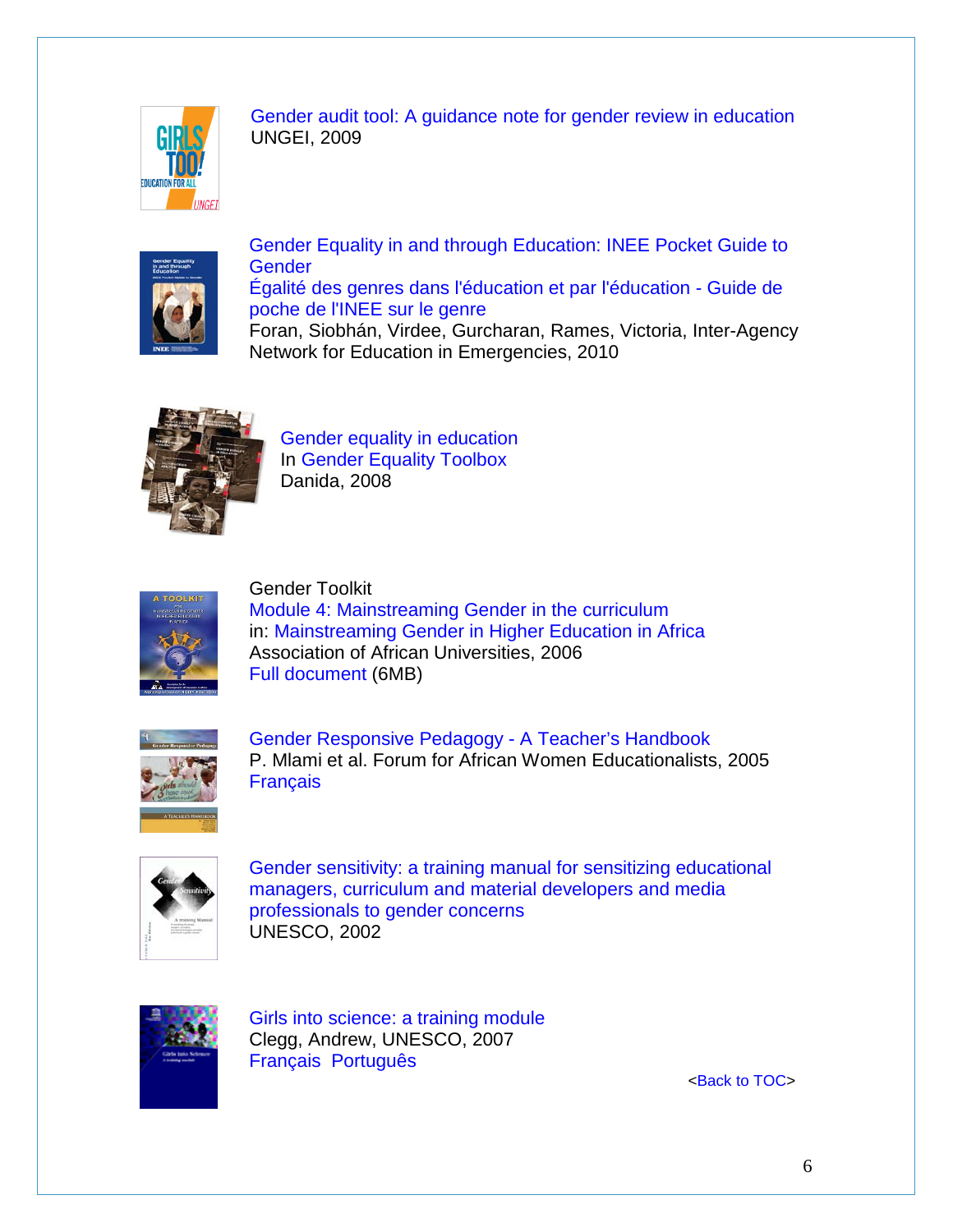[A guidance note for gender review in education](http://www.ungei.org/resources/files/Gender_audit_tool_English_version.pdf) UNGEI, 2009

[Guidelines on gender fair curriculum development](http://www.wus-austria.org/files/docs/Publications/guidelines_gender_fair_curriculum_development.pdf) Barbara Hey, University of Graz, 2010

[Report of findings. Primary education textbook analysis from gender perspective](http://www.ibe.unesco.org/fileadmin/user_upload/News/2010/DoSon_workshop_2010_SummaryReport.pdf) UNESCO Ha Noi, UNESCO IBE & Viet Nam MOET, 2010



[Working with the Media on Gender and Education : A Guide for](http://www.ungei.org/resources/files/beyond_access_media_guide.pdf)  [Training and Planning](http://www.ungei.org/resources/files/beyond_access_media_guide.pdf) UNGEI, 2006

#### <span id="page-6-0"></span>**Gender and Education**

[An Agenda for Gender-fair Education](http://www.hurights.or.jp/pub/hreas/3/11reyes.pdf) Zenaida Quezada-Reyes, Human rights education in Asian schools Vol. III, 2000

[Background Paper for Workshop 1: Quality Education and Gender](http://www.ibe.unesco.org/International/ICE47/English/Organisation/Workshops/Background%20at-1%20ENG.pdf) **[Equality](http://www.ibe.unesco.org/International/ICE47/English/Organisation/Workshops/Background%20at-1%20ENG.pdf)** DeJaeghere, J. G. Paper presented at the International Conference on

Education, 47<sup>th</sup> Session, August 13, Geneva, 2004

[Boys and Girls in the Life Cycle: Sex-disaggregated data on a selection of well](http://www.unicef.org/media/files/Gender_hi_res.pdf)[being indicators, from early childhood to young adulthood](http://www.unicef.org/media/files/Gender_hi_res.pdf) UNICEF, September, 2011 (26 MB)

Boys and schooling in the early years. P. Connolly, Routledge Falmer, 2004

[Challenges for Australian education : results from PISA 2009 : the PISA 2009](http://research.acer.edu.au/cgi/viewcontent.cgi?article=1008&context=ozpisa)  [assessment of students' reading, mathematical and scientific literacy](http://research.acer.edu.au/cgi/viewcontent.cgi?article=1008&context=ozpisa) Sue Thomson et al. Australian Council for Educational Research, 2010

[Cross-national differences in participating in tertiary science, technology,](http://prema.iacm.forth.gr/docs/ws1/papers/Van%20Langen1.pdf)  [engineering and mathematics education](http://prema.iacm.forth.gr/docs/ws1/papers/Van%20Langen1.pdf) Van Langen, A., Dekkers, H. Comparative Education, 41(3), 2005

[Education and Poverty: A Gender](http://www.bridge.ids.ac.uk/reports/re53.pdf) Analysis Report n°53, Swedish International Development Cooperation Agency (Sida), 1997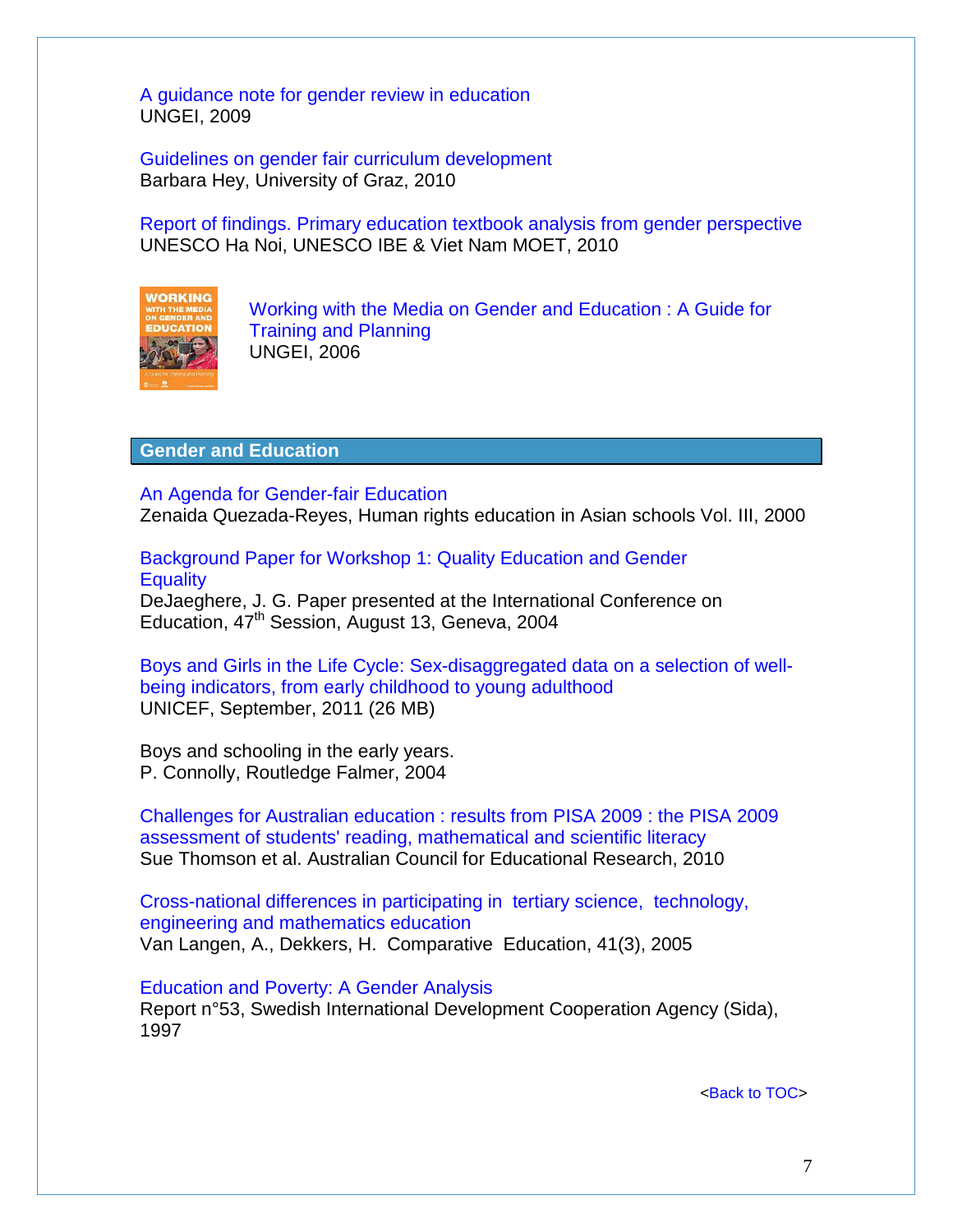

[Education for All Global Monitoring Report 2011: a gender review](http://www.ungei.org/files/UNGEI_2011_GMR_Gender_Review.pdf) UNGEI, 2011



[Education from a gender equality perspective](http://www.ungei.org/resources/files/Education_from_a_Gender_Equality_Perspective.pdf) USAID, 2008

Egalité hommes – [femmes et lutte contre l'illettrisme](http://www.anlci.gouv.fr/fileadmin/Medias/PDF/EDITIONS/HommesFemmesanlci_mai2011.pdf) ANLCI, mai 2011

[Empowering Girls and Women through Physical Education and Sport -](http://unesdoc.unesco.org/images/0021/002157/215707e.pdf) Advocacy **[Brief](http://unesdoc.unesco.org/images/0021/002157/215707e.pdf)** 

D. Kirk, UNESCO Bangkok, 2012

[Exploring cross-national differences in gender gaps in education](http://prema.iacm.forth.gr/docs/ws1/papers/Van%20Langen2.pdf) Van Langen, A., Bosker, R., Dekkers, H. Educational Research and Evaluation, 12(2), 2006



[A fair chance: Attaining gender equality in basic education by 2005](http://www.ungei.org/resources/files/gce_afairchance_full.pdf) Global Campaign for Education, 2003



[Fast-tracking Girls' Education: A Progress Report by the Education](http://www.educationfasttrack.org/media/library/girls-report/1-FastTrackEd-Girls-education-report-full.pdf)  for All – [Fast Track Initiative](http://www.educationfasttrack.org/media/library/girls-report/1-FastTrackEd-Girls-education-report-full.pdf) Fast Track Initiative, 2011

[Fostering Gender Equity in Schools Through Reflective Professional](http://www.urbanedjournal.org/archive/Unsorted%20Archives/articles/article0032.html)  [Development: A Critical Analysis of Teacher Perspectives](http://www.urbanedjournal.org/archive/Unsorted%20Archives/articles/article0032.html) Ila Deshmukh Towery, Penn GSE Online Urban Education Journal,Vol. 5(1), 2007

[A Framework for Action on Gender Equity in Schooling](http://www.mceecdya.edu.au/mceecdya/default.asp?id=11952) Ministerial Council for Education, Early Childhood Development and Youth Affairs, 1997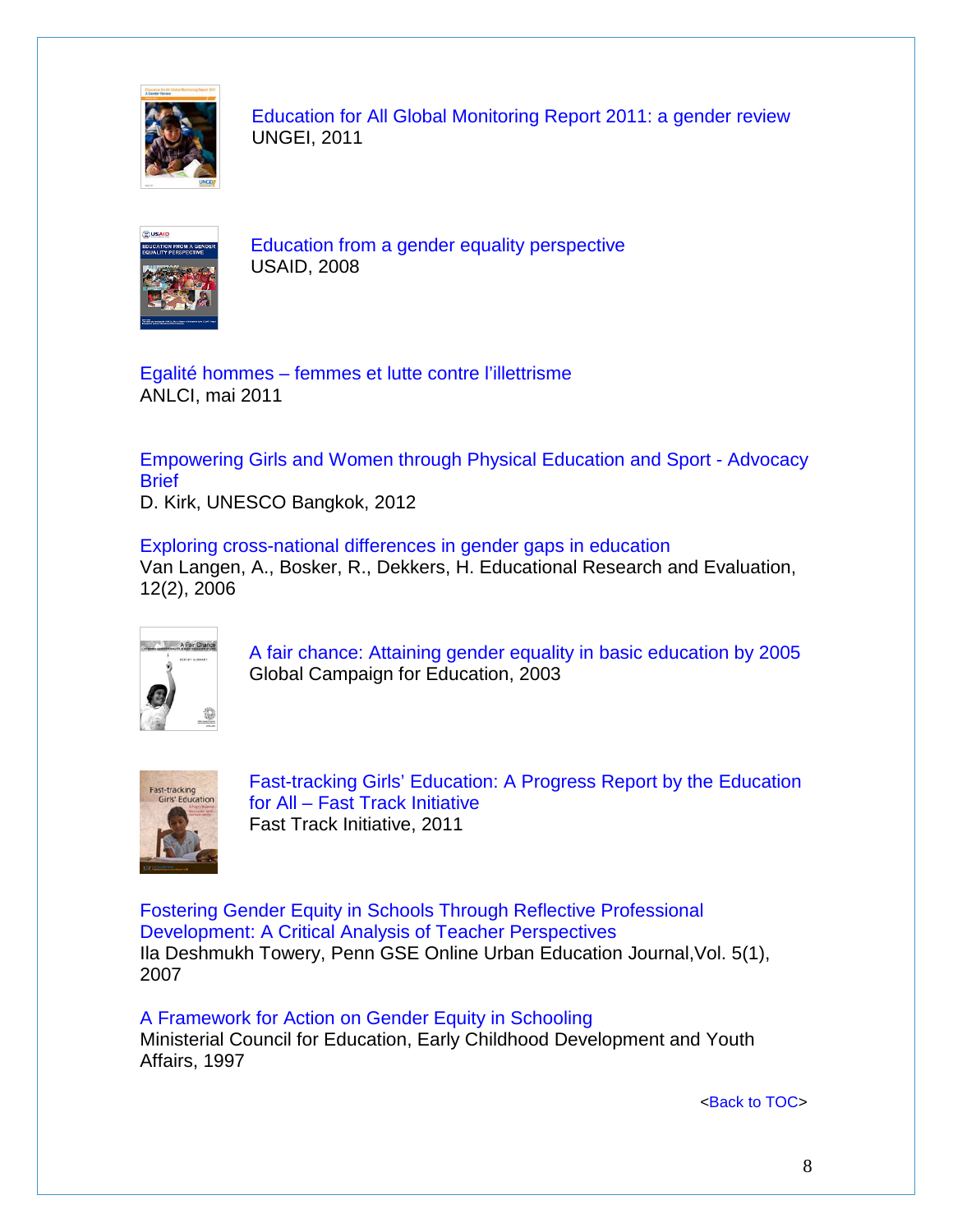

[Gender achievements and prospects in education. The GAP](http://www.ungei.org/gap/pdfs/unicef_gap_low_res.pdf)  [Report: part one](http://www.ungei.org/gap/pdfs/unicef_gap_low_res.pdf) UNICEF, 2005

[Gender Discrimination in Education: The violation of rights of women and girls](http://campaignforeducation.org/docs/reports/GCE_INTERIM_Gender_Report.pdf) Global Campaign for Education, February 2012



[Gender Education and Equality in a Global Context](http://recoup.educ.cam.ac.uk/publications/FennellandArnotBook08.pdf) S. Fennell, M. Arnot, Routledge, 2008



[Gender and education for all: the leap to equality; EFA global](http://unesdoc.unesco.org/images/0013/001325/132550e.pdf)  [monitoring report, 2003/4](http://unesdoc.unesco.org/images/0013/001325/132550e.pdf) UNESCO, 2004 [Arabic](http://unesdoc.unesco.org/images/0013/001325/132550a.pdf) [Chinese](http://unesdoc.unesco.org/images/0013/001325/132550cb.pdf) [French](http://unesdoc.unesco.org/images/0013/001325/132550f.pdf) [Russian](http://unesdoc.unesco.org/images/0013/001325/132550r.pdf) [Spanish](http://unesdoc.unesco.org/images/0013/001325/132550s.pdf)

Gender and Education – [Mythbusters Addressing Gender and Achievement:](https://www.education.gov.uk/publications/eOrderingDownload/00599-2009BKT-EN.pdf)  [Myths and Realities](https://www.education.gov.uk/publications/eOrderingDownload/00599-2009BKT-EN.pdf) Department of Education, 2009

[Gender and education in the UK](http://portal.unesco.org/education/es/files/25755/10739011441Gender_and_Education_in_the_UK.doc/Gender+and+Education+in+the+UK.doc) Madeleine Arnot, Alison Phipps, University of Cambridge, 2004

[Gender and science education in schools: A review 'with attitude'](http://education.uregina.ca/nolank/ECIwinter2005/articles/GOUGH%20on%20gender%20science.pdf) Jane Kenway, Annette Gough. Studies in Science Education,Vol. 31 1998



[Gender Differences in Educational Outcomes: Study on the](http://eacea.ec.europa.eu/education/eurydice/documents/thematic_reports/120EN.pdf)  [Measures Taken and the Current Situation in Europe](http://eacea.ec.europa.eu/education/eurydice/documents/thematic_reports/120EN.pdf) Education, Audiovisual and Culture Executive Agency, 2010

Gender issues in schools – [What Works To Improve Achievement for Boys and](http://media.education.gov.uk/assets/files/pdf/8/8311dcsfgender%20what%20works%20bmkpdf.pdf)  [Girls](http://media.education.gov.uk/assets/files/pdf/8/8311dcsfgender%20what%20works%20bmkpdf.pdf) Department of Education, 2009

[Gender Equality in Education in Rwanda: What is happening to our Girls?](http://www.ifuw.org/rwanda/media/art-education.pdf) A.Huggins, S.K. Randell. Paper presented at the South African Association of Women Graduates Conference on "Drop-outs from School and Tertiary Studies: What is Happening to our Girls?" Capetown, May, 2007. A.Huggins, S.K. Randell **Example 20** and the set of the set of the set of the set of the set of the set of the set of the set of the set of the set of the set of the set of the set of the set of the set of the set of the s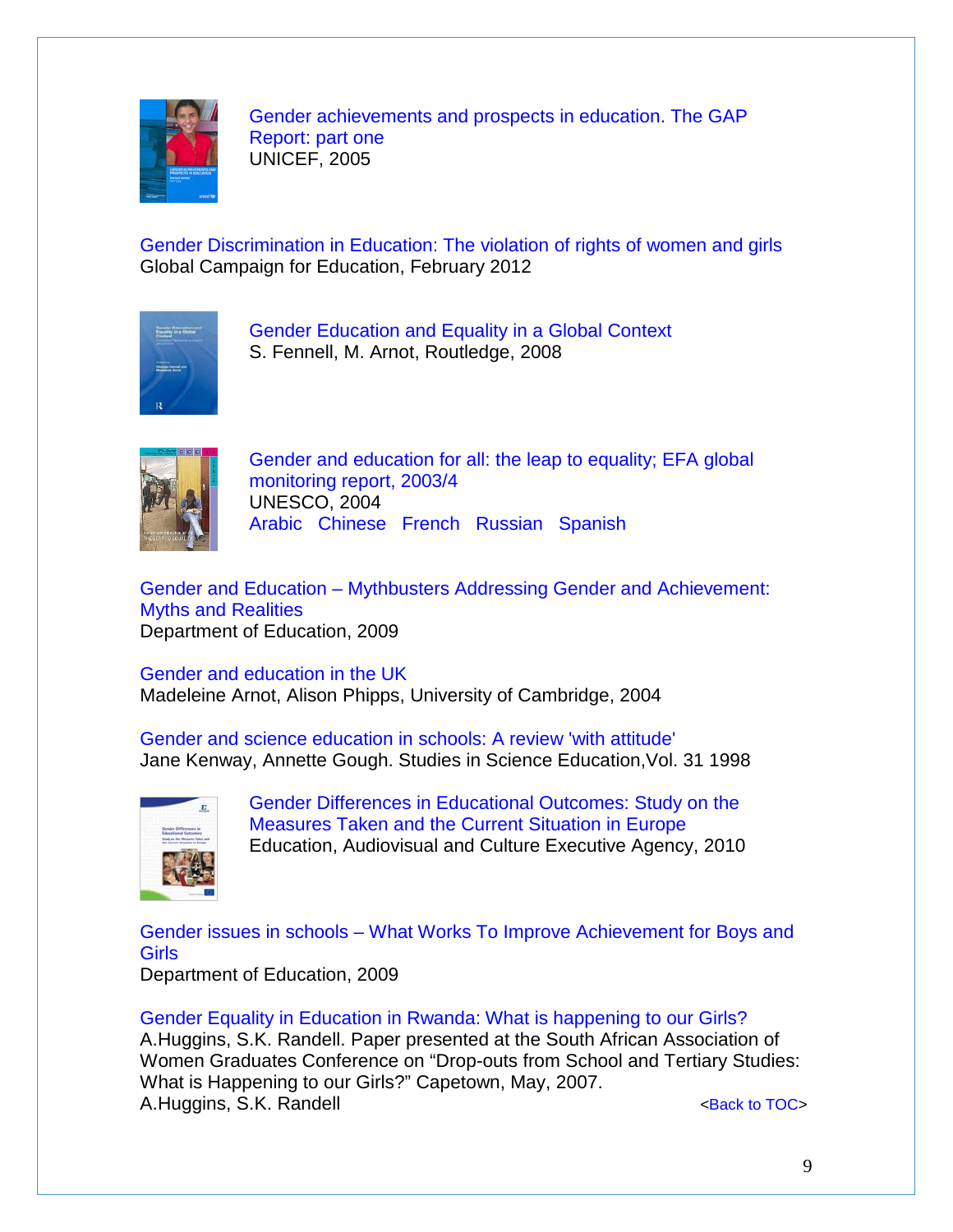

[Gender equality in education](http://www.danidadevforum.um.dk/NR/rdonlyres/4A3C6D83-CF0C-4310-9B0B-261B7BEFEB7D/0/052_GEineducation.pdf) In [Gender Equality Toolbox](http://www.danidadevforum.um.dk/en/menu/Topics/SocialDevelopment/GenderEquality/) Danida, 2008

[Gender Equity: Still Knocking at the Classroom Door](http://www.sadker.org/PDF/GenderEquity.pdf) David Sadker, Educational Leadership, Vol 56 April 1999

[Gender perspectives in mathematics education: intentions of research in](http://dspace.mah.se/dspace/bitstream/handle/2043/4459/TineWedege_ZMD_39.pdf;jsessionid=CBE8AA4E42DE769E0A77A6A944E2971A?sequence=1)  [Denmark and Norway](http://dspace.mah.se/dspace/bitstream/handle/2043/4459/TineWedege_ZMD_39.pdf;jsessionid=CBE8AA4E42DE769E0A77A6A944E2971A?sequence=1)

Tine Wedege, ZDM The International Journal on Mathematics Education Vol. 39, 2007

Gender sensitive pedagogy - [an analysis of discourses of gender-related work in](http://www.leeds.ac.uk/educol/documents/158671.htm)  [the Swedish preschool](http://www.leeds.ac.uk/educol/documents/158671.htm)

Ingrid Karlson and Maria Simonsson. Paper presented at the European Conference on Educational Research, University of Geneva, 13-15 September 2006

[Genre et alphabétisation : comment renforcer les capacités de recherche en](http://unesdoc.unesco.org/images/0019/001923/192397f.pdf)  **[Afrique](http://unesdoc.unesco.org/images/0019/001923/192397f.pdf)** 

C. Medel-Anonuevo, M. Bolly, UNESCO UIL, 2011

### [Genre et scolarisation à Madagascar](http://questionsvives.revues.org/710)

Bénédicte Gastineau et Noro Ravaozanany, Recherche en Education, Égalité filles-garçons: où en est-on? Vol.8 n°15, 2011

| OLOGNI, CAMPARIN FOR<br><b>EDUCATION</b>                                                                                                                                                                                                                                                                                                                                                                                                                                                                      |  |  |
|---------------------------------------------------------------------------------------------------------------------------------------------------------------------------------------------------------------------------------------------------------------------------------------------------------------------------------------------------------------------------------------------------------------------------------------------------------------------------------------------------------------|--|--|
| Girls can't wait<br>Why girls' education matters, and how to make it.<br>hancen now<br>Rocksplage for the US Bears +13 Keyward Assistant                                                                                                                                                                                                                                                                                                                                                                      |  |  |
| The A Terrain Section will<br>Minimum Payerboard news - better surfull adultation from Class<br>the text decade, close ends hands have there which size a<br>tion counts study trivate of exact broat filmfun expanses.<br>will grantened stational unique society as mailed 2 stational<br>ports in the expertise proven and hand to at least \$1 million products.<br>Cases of 199,400 in resonance the production and programs that<br>plant process a new point por to get mers get it achorized warning. |  |  |
| North & 2006                                                                                                                                                                                                                                                                                                                                                                                                                                                                                                  |  |  |

[Girls Can't Wait: Why girls' education matters, and how to make it](http://www.ungei.org/resources/files/gce_girlscantwait9C916A6F.pdf) [Briefing paper for the UN Beijing +10 Review and Appraisal](http://www.ungei.org/resources/files/gce_girlscantwait9C916A6F.pdf)  Global Campaign for Education, 2005



[Global Gender Goals and the Construction of Equality: Conceptual](http://recoup.educ.cam.ac.uk/publications/wp2-CC.pdf)  [Dilemmas and Policy Practice, RECOUP Working Paper 2](http://recoup.educ.cam.ac.uk/publications/wp2-CC.pdf) Christopher Colclough, RECOUP University of Cambridge, 2007

[High Stakes: Girls' Education in Afghanistan](http://www.oxfam.org/en/policy/high-stakes-girls-education-afghanistan)  Joint Briefing Paper,Care, Oxfam 24 February 2011

[Make it Right: Ending the Crisis in Girls' Education](http://www.campaignforeducation.org/docs/reports/makeitright/MakeItRight_Report_07.pdf) Global Campaign for Education, July 2011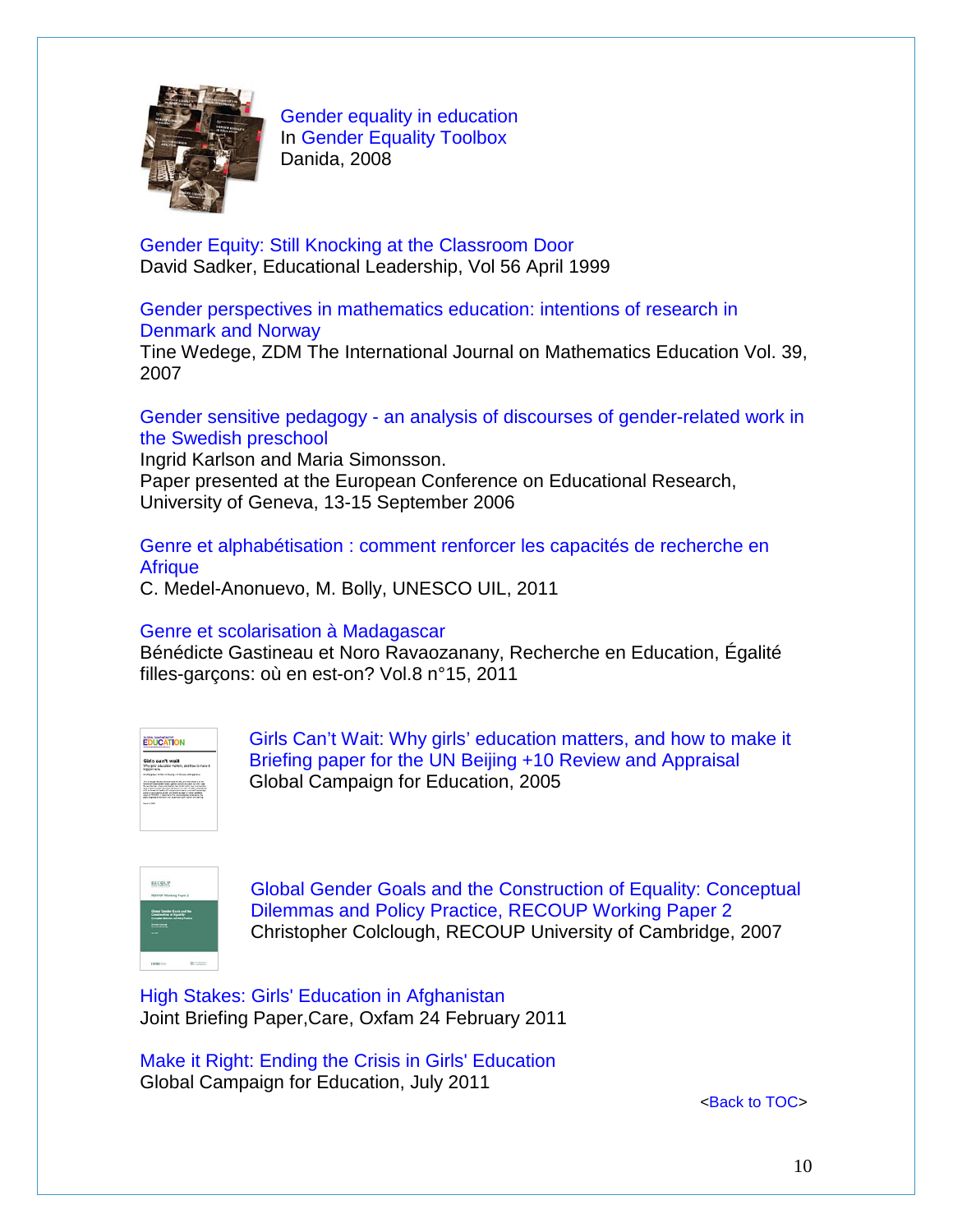

[New lessons the power of educating adolescent girls: a girls count](http://www.popcouncil.org/pdfs/2009PGY_NewLessons.pdf)  report on [adolescent girls](http://www.popcouncil.org/pdfs/2009PGY_NewLessons.pdf) Cynthia b. Lloyd with Juliet young, Population Council, 2009

[OECD-CERI Conference 'Return to Gender: Gender, ICT and Education'](http://www.oecd.org/document/20/0,3746,fr_2649_35845581_40830228_1_1_1_1,00.html), Oslo,Norway, 2-3 June 2008

[Opening up pathways: Engagement in STEM across the Primary-Secondary](http://www.deewr.gov.au/skills/resources/documents/openpathinscitechmathenginprimsecschtrans.doc)  [school transition: A review of the literature concerning supports and barriers to](http://www.deewr.gov.au/skills/resources/documents/openpathinscitechmathenginprimsecschtrans.doc)  [Science, Technology, Engineering and Mathematics engagement at Primary-](http://www.deewr.gov.au/skills/resources/documents/openpathinscitechmathenginprimsecschtrans.doc)[Secondary transition. Final Report](http://www.deewr.gov.au/skills/resources/documents/openpathinscitechmathenginprimsecschtrans.doc)

Russell Tytler et al. Australian Department of Education, Employment and Workplace Relations, 2008



[Practising Gender Equality in Education](http://www.oxfam.org.uk/resources/downloads/ProgIns_wholebook.pdf)  Oxfam, 2010

[Promising Practices and Implications for Scaling Up Girls' Education: Report of](http://www.thecommonwealth.org/Shared_ASP_Files/UploadedFiles/EEC92105-A719-40AC-AE5D-CE77F3FF6A38_Asiadoc.pdf)  [the UN Girls' Education Initiative](http://www.thecommonwealth.org/Shared_ASP_Files/UploadedFiles/EEC92105-A719-40AC-AE5D-CE77F3FF6A38_Asiadoc.pdf) South Asia Workshop held in Chandigarh, India, 20–22 September 2004, UNGEI, 2005

[Promoting Gender Awareness in the Classroom: An Example from Germany](http://www.waxmann.com/fileadmin/media/zusatztexte/postlethwaite/abrahams.pdf) Frederick F. Abrahams & Ingrid N. Sommerkorn University of Hamburg, 1995



[Promoting gender equality in education](http://unesdoc.unesco.org/images/0018/001864/186495e.pdf) Bangkok, UNESCO Office Bangkok, 2009 GENIA Toolkit



['Scaling up' Good Practices in Girls' Education](http://unesdoc.unesco.org/images/0014/001422/142240e.pdf)  UNESCO, 2005 [Français](http://unesdoc.unesco.org/images/0014/001422/142240f.pdf) [Español](http://unesdoc.unesco.org/images/0014/001422/142240s.pdf)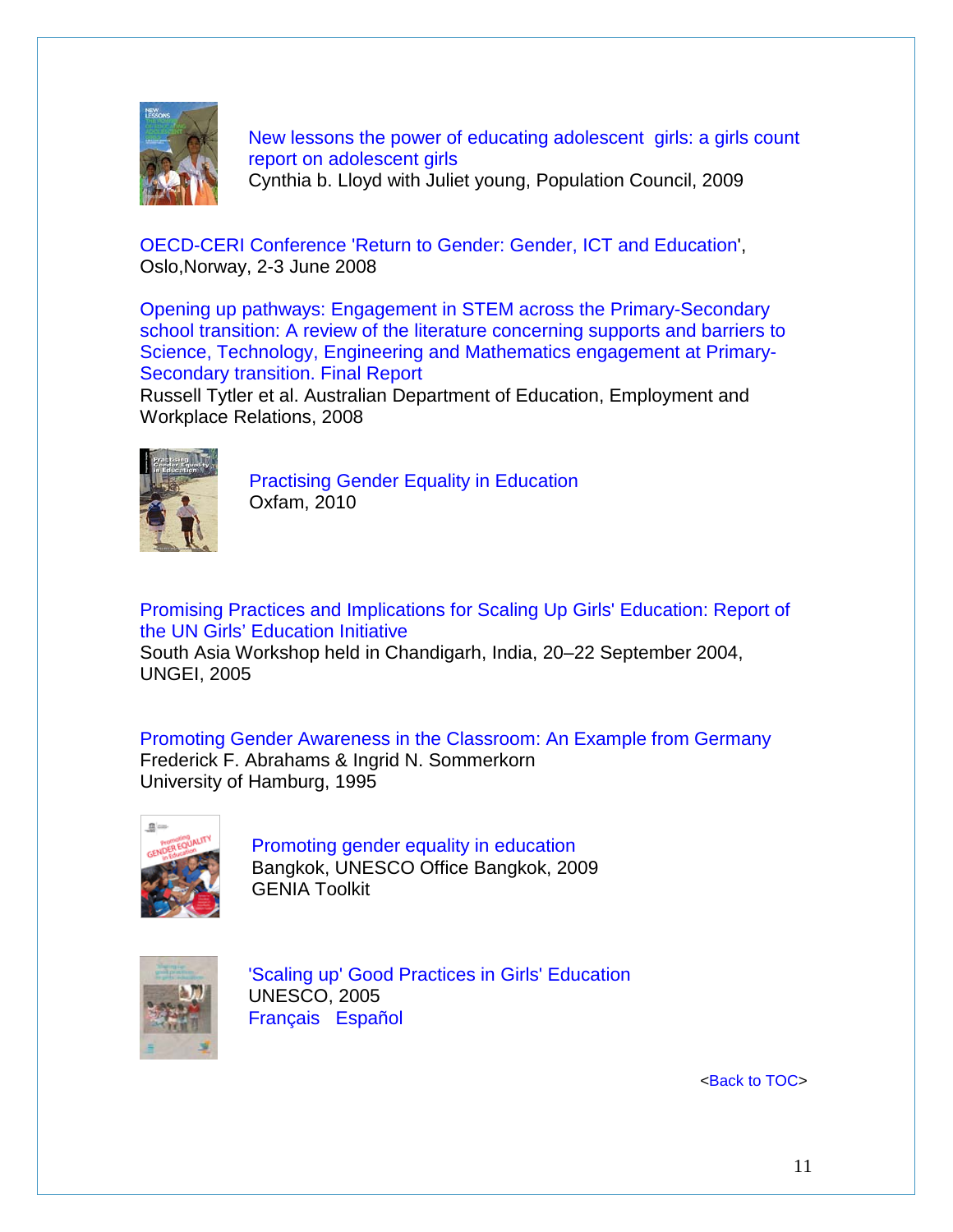

[Single-sex schools for girls and gender equality in education:](http://unesdoc.unesco.org/images/0016/001611/161194eo.pdf)  [advocacy brief](http://unesdoc.unesco.org/images/0016/001611/161194eo.pdf)

UNESCO Office Bangkok and Regional Bureau for Education in Asia and the Pacific, 2007



[Taking action: achieving gender equality and empowering women](http://www.unmillenniumproject.org/reports/tf_gender.htm) Caren Grown, Geeta Rao Gupta, UN Millenium Project, Task Force on Education and Gender Equality, 2005

### [The relationship between disability, gender and education in the Norwegian](http://unesdoc.unesco.org/images/0014/001467/146758e.pdf)  [context](http://unesdoc.unesco.org/images/0014/001467/146758e.pdf)

Background paper prepared for the Education for All Global Monitoring Report 2003/4 Gender and Education for All: The Leap to Equality Monica Dalen, UNESCO, 2003

# [Who says A Woman can't be Einstein?](http://www.time.com/time/magazine/article/0,9171,1032332-1,00.html)

Amanda Ripley, Time, March 7 2005

<span id="page-11-0"></span>**Gender and Early Childhood Education**

[La construcción del género en los primeros años de escuela: una mirada desde](http://www.educacionenvalores.org/IMG/pdf/genero.pdf)  [la perspectiva del profesorado](http://www.educacionenvalores.org/IMG/pdf/genero.pdf) Revista iberoamericana de educación, n°35/1, 2005

[Equality starts in pre-school](http://www.sweden.se/eng/Home/Education/Preschool/Reading/Equality-at-daycare/) Sara Hasbar, Sweden.se, 24 June 2010

OECD – [Thematic Review of Early Childhood Education and](http://www.oecd.org/dataoecd/48/53/2476185.pdf) Care Policy: [Background Report from Norway](http://www.oecd.org/dataoecd/48/53/2476185.pdf) The Norwegian Ministry of Children and Family Affairs, 1998

# <span id="page-11-1"></span>**Gender and Education and HIV**



[Doorways I: Student training manual on school-related gender](http://www.usaid.gov/our_work/cross-cutting_programs/wid/pubs/Doorways_I_Student_Manual.pdf)[based violence prevention and response](http://www.usaid.gov/our_work/cross-cutting_programs/wid/pubs/Doorways_I_Student_Manual.pdf) USAID, 2009

[Doorways III: Teacher training manual on school-related gender](http://www.usaid.gov/our_work/cross-cutting_programs/wid/pubs/Doorways_III_Teachers_Manual.pdf)[based violence prevention and response](http://www.usaid.gov/our_work/cross-cutting_programs/wid/pubs/Doorways_III_Teachers_Manual.pdf) USAID, 2009

[EQUATE technical brief: gender, education, and HIV/AIDS](http://pdf.usaid.gov/pdf_docs/PNADM832.pdf) USAID, 2007 **Example 2007** Contract to Tomorrow and the set of the set of the set of the set of the set of the set of the set of the set of the set of the set of the set of the set of the set of the set of the set of the s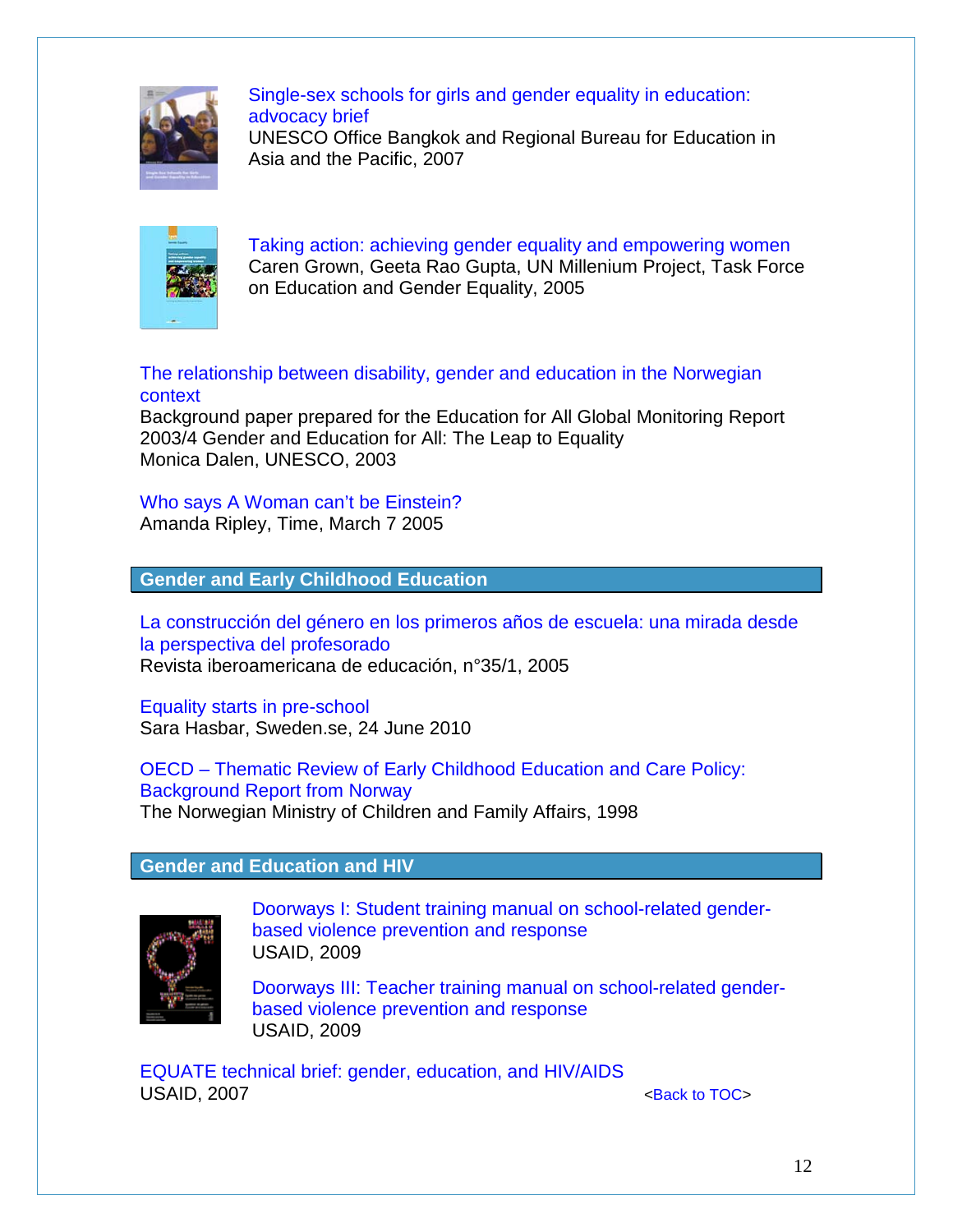[Finding our voices. Gender and sexual identities and HIV/AIDS in education](http://hivaidsclearinghouse.unesco.org/search/resources/Gender_sexuality_Africa.pdf) UNICEF, 2003



[HIV/AIDS Education: A Gender Perspective, Tips and Tools](http://www.unicef.org/lifeskills/files/UNICEF_Gender_HIV.Eng.pdf) UNICEF, 2002 [Français](http://www.unicef.org/lifeskills/files/UNICEF_GenderHIV_Fren.pdf) [Español](http://www.unicef.org/lifeskills/files/UNICEF_Gender_HIVSpan.pdf)

[Men are changing. Case study evidence on work with men and boys to promote](http://hivaidsclearinghouse.unesco.org/search/resources/bie_ippf_men_are_changing_en.pdf) [gender equalities and positive masculinities](http://hivaidsclearinghouse.unesco.org/search/resources/bie_ippf_men_are_changing_en.pdf) IPPF, 2010

[Questions and answers: gender identity in schools](http://www.phac-aspc.gc.ca/publicat/qagis-qrise/pdf/qagis-qrise-eng.pdf) Public Health Agency of Canada, 2010

### <span id="page-12-0"></span>**Gender and Education in Emergencies**



[Advocacy Brief: Education in Emergencies: The Gender](http://unesdoc.unesco.org/images/0014/001489/148908e.pdf)  **[Implications](http://unesdoc.unesco.org/images/0014/001489/148908e.pdf)** Kirk, Jackie. UNESCO, Bangkok, 2006.

[Ensuring a Gender Perspective in Education in Emergencies](http://www.glp.net/c/document_library/get_file?folderId=12858&name=DLFE-978.pdf) IRC, INEE, 2006

[Gender and education in emergencies](http://www.humanitarianreform.org/humanitarianreform/Portals/1/cluster%20approach%20page/clusters%20pages/Gender/Gender%20Toolkit/E_GH_06_Education.pdf) IASC 2006

[Gender imbalance in secondary schools](http://www.fmreview.org/FMRpdfs/FMR22/FMR2216.pdf) Catherine Howgego Mugisha. Forced Migration Review 22, January 2005

<span id="page-12-1"></span>**Gender and Education Policy**

[Gender Equality Strategy Statistics: 2011 Update](http://www.ofmdfmni.gov.uk/gender_equality_strategy_statistics__2011_update.pdf) Office of the First Minister and Deputy First Minister, 2011 (pp15-42)

[Gender Equity Information](http://www.education.gov.pg/index.php?content=quicklinks/gender) [Gender Equity in Education Policy: Guidelines for Implementation](http://www.education.gov.pg/quicklinks/gender/gender-equity-policy-v3.pdf) Department of Education, (2002) 2009



[Gender sensitive educational policy and practice: the case of](http://unesdoc.unesco.org/images/0014/001467/146747e.pdf)  **[Jamaica](http://unesdoc.unesco.org/images/0014/001467/146747e.pdf)** B Bailey, UNESCO, 2003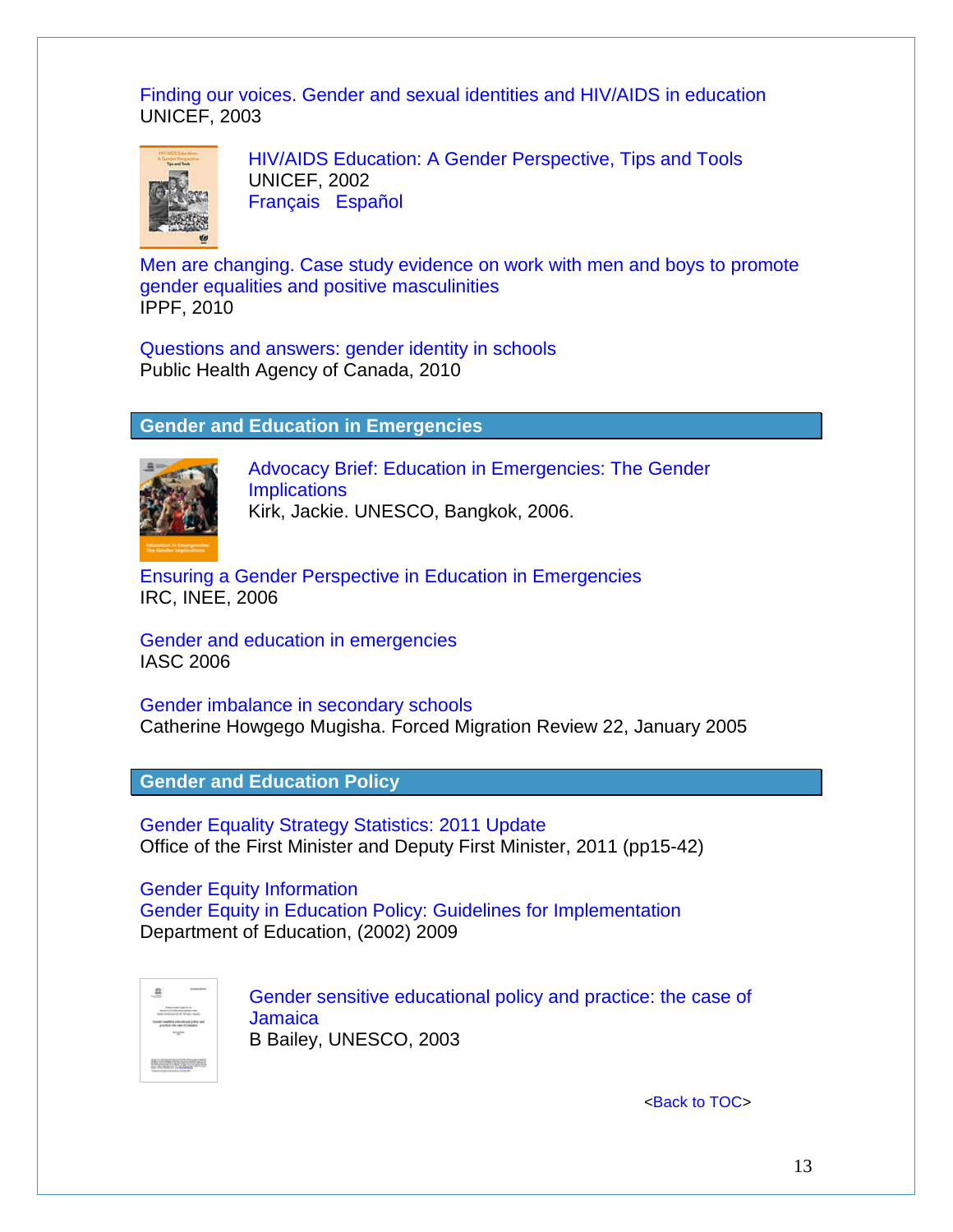[The Gender transversal in Bolivian education: policy and practice](http://unesdoc.unesco.org/images/0014/001468/146878e.pdf) Background paper for the Education for all global monitoring report 2003/4: gender and education for all: the leap to equality Pareja Lara, Cristina, UNESCO, 2003

[The Global Gender Gap Report 2011](http://www.uis.unesco.org/Library/Documents/global-gender-gap-report-education-2011-en.pdf) Ricardo Hausmann et al., World Economic Forum, 2011

[World Development Report 2012: Gender Equality and Development](http://econ.worldbank.org/WBSITE/EXTERNAL/EXTDEC/EXTRESEARCH/EXTWDRS/EXTWDR2012/0,,contentMDK:22999750~pagePK:64167689~piPK:64167673~theSitePK:7778063,00.html) World Bank, October 2011

### <span id="page-13-0"></span>**Regional Materials**

### <span id="page-13-1"></span>**AFRICA**

[Changing Nature of Gender Roles in the Drylands of the Horn and East Africa:](http://reliefweb.int/sites/reliefweb.int/files/resources/F_R_479.pdf)  [Implications for DRR Programming](http://reliefweb.int/sites/reliefweb.int/files/resources/F_R_479.pdf) Fiona Flinton, REGLAP,2011

[Finding our voices. Gender and sexual identities and HIV/AIDS in education](http://hivaidsclearinghouse.unesco.org/search/resources/Gender_sexuality_Africa.pdf) UNICEF, 2003

#### <span id="page-13-2"></span>**Kenya**

[A curriculum for the training of trainers in gender mainstreaming](http://www4.worldbank.org/afr/ssatp/Resources/HTML/Gender-RG/Source%20%20documents/Training%20materials/TRGEN1%20Femnet%20Gender%20Mainstreaming%20TOT.pdf) Rose Chege, African Women's Development and Communications Network, 2004



[Girl-Centered Program Design: A Toolkit to Develop, Strengthen &](http://www.ungei.org/resources/files/2010PGY_AdolGirlToolkitComplete.pdf)  [Expand Adolescent Girls Programs](http://www.ungei.org/resources/files/2010PGY_AdolGirlToolkitComplete.pdf)

Karen Austrian and Dennitah Ghati, Population Council, 2010

#### <span id="page-13-3"></span>**Madagascar**

#### [Genre et scolarisation à Madagascar](http://questionsvives.revues.org/710)

Bénédicte Gastineau et Noro Ravaozanany, Recherche en Education, Égalité filles-garçons: où en est-on? Vol.8 n°15, 2011

#### <span id="page-13-4"></span>**Malawi**

[Gender sensitive educational policy and practice: the case of Malawi](http://unesdoc.unesco.org/images/0014/001468/146804e.pdf) Background paper for the Education for all global monitoring report 2003/4: gender and education for all: the leap to equality; Maluwa-Banda, Dixie ,UNESCO IBE, 2003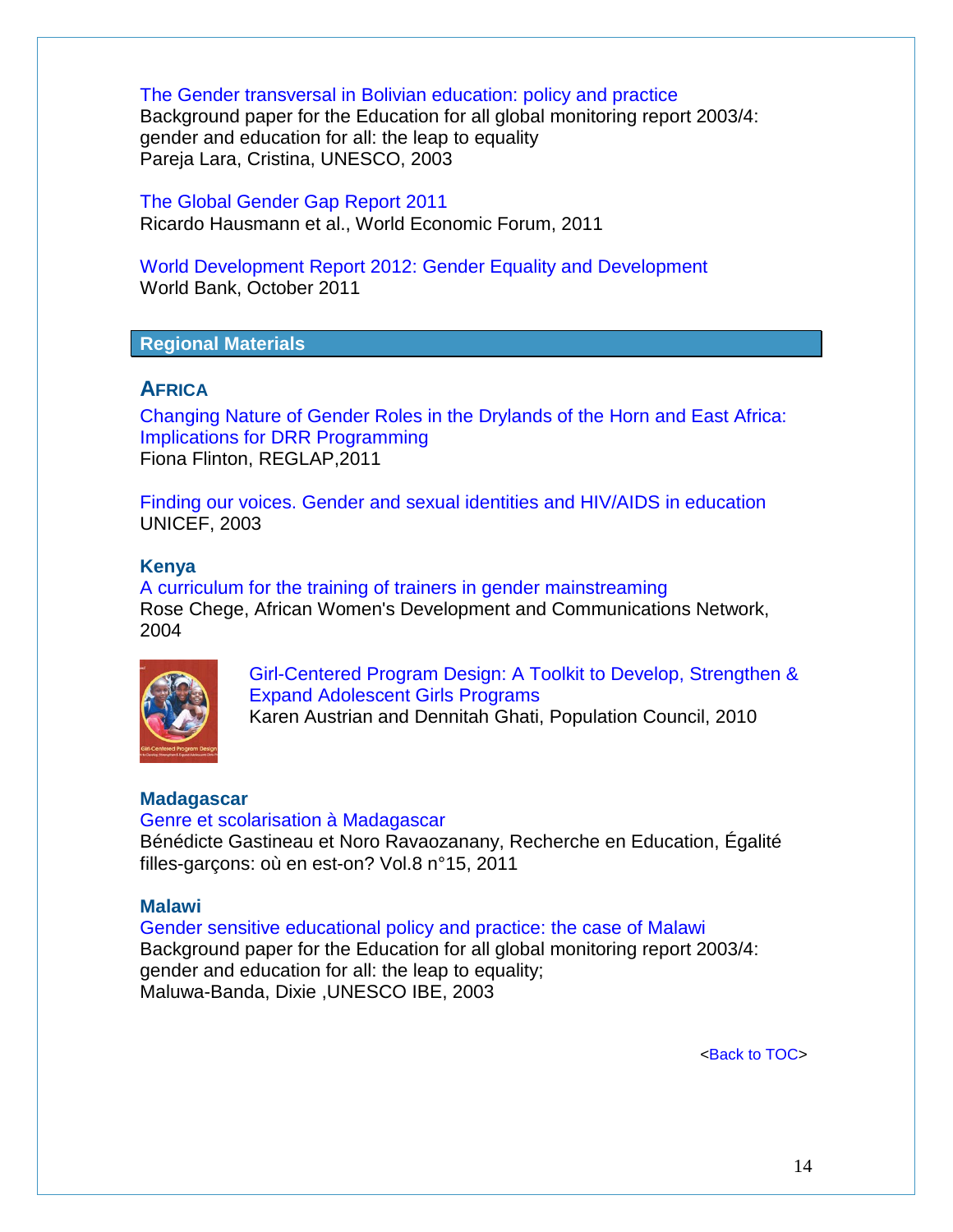### <span id="page-14-0"></span>**Nigeria**

[Gender-Stereotypes Belief and Practices in the Classroom: The Nigerian Post-](http://globaljournals.org/GJHSS_Volume10/4-Gender-Stereotypes-Belief-and-Practices-in-the-Classroom-The-Nigerian-Post-Primary-School-Teachers.pdf)[Primary School Teachers'](http://globaljournals.org/GJHSS_Volume10/4-Gender-Stereotypes-Belief-and-Practices-in-the-Classroom-The-Nigerian-Post-Primary-School-Teachers.pdf)

Ayodeji Ifegbesan, Global Journal of Human Social Science, V.10(4), 2010

Teachers' Perception of Integrated Science Curriculum in Nigeria - Does Gender Matter? [Abstract](http://www.ijosams.com/home/index.php?option=com_content&view=article&id=96:teachers-perception-of-integrated-science-curriculum-in-nigeria-does-gender-matter-&catid=42:volume-2-no-1&Itemid=59)

F. A. Adesoji, T. E. Owoyemi, International Journal of Social and Management Sciences, Volume 2 (1), September 2008

### <span id="page-14-1"></span>**South Africa**

[Implementing curriculum change to fight poverty and promote gender equity:](http://www.edqual.org/publications/workingpaper/edqualwp6.pdf)  [mathematics and science education in South Africa](http://www.edqual.org/publications/workingpaper/edqualwp6.pdf)

(Section 3 of Implementing curriculum change: literature reviews – South africa, Rwanda and Pakistan EdQual Working Paper No. 6)

R. Barwell et al. EdQual RPC, University of Bristol, 2007

### <span id="page-14-2"></span>**Tanzania**

A Study of classroom interaction in primary schools in the United Republic of Tanzania

O-saki, Kalafunja Mlang'a, Agu, Augustine Obeleagu. Prospects: quarterly review of comparative education, Vol. 32(1), 1994

[Études des interactions en classe dans des écoles primaires de la République-](http://unesdoc.unesco.org/images/0013/001328/132821f.pdf#132821)[Unie de Tanzanie](http://unesdoc.unesco.org/images/0013/001328/132821f.pdf#132821)

[Un estudio sobre la interacción aula en las escuelas primarias De la Republica](http://unesdoc.unesco.org/images/0013/001328/132821s.pdf#132821)  [unida de Tanzania](http://unesdoc.unesco.org/images/0013/001328/132821s.pdf#132821)

# <span id="page-14-3"></span>**ASIA/PACIFIC**



[Educating Girls in South Asia: Promising Approaches](http://www.ungei.org/infobycountry/files/unicefrosa_educatinggirlsinSouthAsia.pdf) Herz, Barbara, UNGEI, 2006



[From parity to equality in girls' education: How are we doing in](http://www.ungei.org/resources/files/Final_FPEGE_23_may_08.pdf)  [South Asia?](http://www.ungei.org/resources/files/Final_FPEGE_23_may_08.pdf)  UNGEI, 2008



[Gender mainstreaming: Does it happen in education in South Asia?](http://www.ungei.org/resources/files/Gender_26_May_08.pdf)  UNGEI, 2008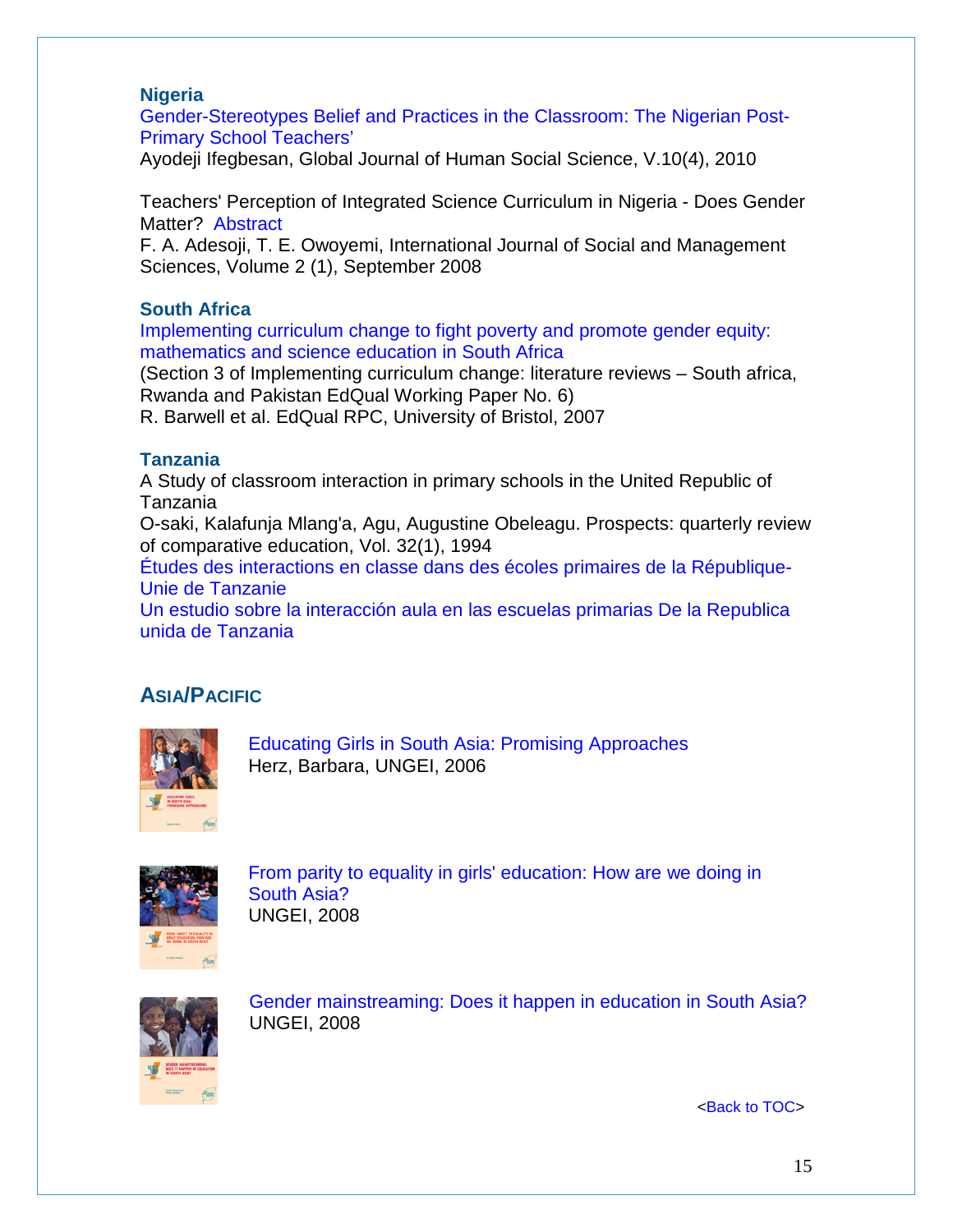#### [GENIA Toolkit for Promoting Gender Equality in Education](http://www.unescobkk.org/education/gender/resources/genia-toolkit/) 2009 Revised Version



[Overcoming Barriers to Girls Education in South Asia: Deepening](http://www.unicef.org/rosa/whole_book_b.pdf)  [the Analysis](http://www.unicef.org/rosa/whole_book_b.pdf) UNICEF, 2008



[Towards Gender Equality in Education: Progress and challenges in](http://www.ungei.org/resources/files/Towards_Gender_Equality_in_Education_051809.pdf)  [Asia-Pacific Region](http://www.ungei.org/resources/files/Towards_Gender_Equality_in_Education_051809.pdf) [Working Paper](http://www.ungei.org/resources/files/Towards_Gender_Equality_in_Education_051809.pdf) Unicef 2009

## <span id="page-15-0"></span>**Afghanistan**

[High Stakes: Girls' Education in Afghanistan](http://www.oxfam.org/en/policy/high-stakes-girls-education-afghanistan)  Joint Briefing Paper,Care, Oxfam 24 February 2011

### <span id="page-15-1"></span>**Australia**

[Challenges for Australian education : results from PISA 2009 : the PISA 2009](http://research.acer.edu.au/cgi/viewcontent.cgi?article=1008&context=ozpisa)  [assessment of students' reading, mathematical and scientific literacy](http://research.acer.edu.au/cgi/viewcontent.cgi?article=1008&context=ozpisa) Sue Thomson et al. Australian Council for Educational Research, 2010

# [A Framework for Action on Gender Equity in Schooling](http://www.mceecdya.edu.au/mceecdya/default.asp?id=11952) Ministerial Council for Education, Early Childhood Development and Youth

Affairs, 1997

[Gender and science education in schools: A review 'with attitude'](http://education.uregina.ca/nolank/ECIwinter2005/articles/GOUGH%20on%20gender%20science.pdf) Jane Kenway, Annette Gough. Studies in Science Education,Vol. 31 1998

[Opening up pathways: Engagement in STEM across the Primary-Secondary](http://www.deewr.gov.au/skills/resources/documents/openpathinscitechmathenginprimsecschtrans.doc)  [school transition: A review of the literature concerning supports and barriers to](http://www.deewr.gov.au/skills/resources/documents/openpathinscitechmathenginprimsecschtrans.doc)  [Science, Technology, Engineering and Mathematics engagement at Primary-](http://www.deewr.gov.au/skills/resources/documents/openpathinscitechmathenginprimsecschtrans.doc)[Secondary transition. Final Report](http://www.deewr.gov.au/skills/resources/documents/openpathinscitechmathenginprimsecschtrans.doc)

Russell Tytler et al. Australian Department of Education, Employment and Workplace Relations, 2008

### <span id="page-15-2"></span>**India**

[Gender Biases and Stereotypes in School Texts](http://www.hurights.or.jp/pub/hreas/7/11GenderBias.pdf)

Aamna Mattu, Neelam Hussai,Human Rights Education in Asian Schools Volume VII, 2004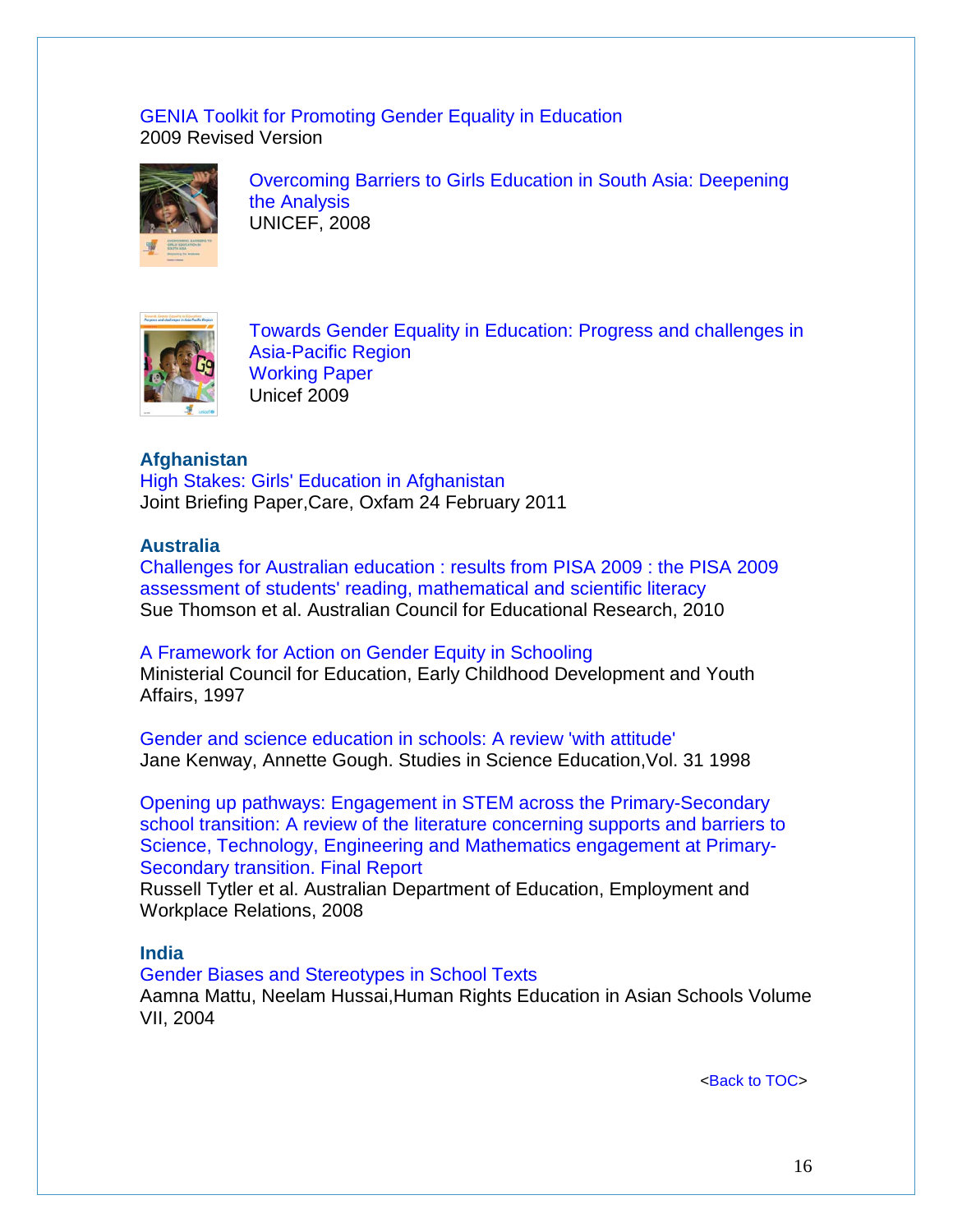### [Physical education and the curriculum of gender reproduction. Making body](http://kenkyuu.jpn.univie.ac.at/fileadmin/STAFF_DIRECTORY/Manzenreiter/PE_making_body_regimes.pdf)  [regimes in Japan](http://kenkyuu.jpn.univie.ac.at/fileadmin/STAFF_DIRECTORY/Manzenreiter/PE_making_body_regimes.pdf)

Wolfram Manzenreiter, Draft version – to be included in Claudia Derichs and Susanne Kreitz-Sandberg (eds.): The Formation of Gender in East Asia. Various Perspectives. Münster: LIT Verlag, 2004?

### <span id="page-16-0"></span>**Korea**



[Gender equality in classroom instruction: introducing gender](http://unesdoc.unesco.org/images/0014/001459/145992e.pdf)  [training for teachers in the](http://unesdoc.unesco.org/images/0014/001459/145992e.pdf) Republic of Korea Jung, Kyungah; Chung, Haesook, UNESCO Bangkok, 2006

### <span id="page-16-1"></span>**Nepal**



[Girls in science and technology education: a study on access,](http://unesdoc.unesco.org/images/0013/001394/139412e.pdf)  [participation, and performance of girls in Nepal](http://unesdoc.unesco.org/images/0013/001394/139412e.pdf)  UNESCO Kathmandu series of monographs and working papers n°4, 2005

# <span id="page-16-2"></span>**New Zealand**

[Engaging women and girls in science: Reconfiguring science, science education,](http://www.morst.govt.nz/Documents/publications/researchreports/Engaging-Women-and-Girls-in-Science.pdf)  [and gender for 'the knowledge age'](http://www.morst.govt.nz/Documents/publications/researchreports/Engaging-Women-and-Girls-in-Science.pdf)  Jane Gilbert, Ministry of Research, Science & Technology, 2001 (Draft)

# [Gender Equity Statements in the New Zealand Curriculum](http://www.victoria.ac.nz/nzaroe/1998/pdf/text-gilbert.pdf)

J. Gilbert, new Zealand Annual Revuew of Education, 1999

# <span id="page-16-3"></span>**Pakistan**



[Gender Analysis of School Curriculum and Text Books](http://unesco.org.pk/education/documents/publications/Gender%20Analysis%20of%20School%20Curriculum%20and%20Text%20Books.pdf) Dr. Munawar Mirza, UNESCO, Islamabad, 2004

[Gender and Mathematics Education in Pakistan: A situation](http://www.math.umt.edu/tmme/vol7no1/TMMEvol7no1_2010_article3_pp.47_62.pdf) analysis Anjum Halai1, TMME, Vol.7(1), 2010. pp 47-62

# <span id="page-16-4"></span>**Papua New Guinea**

[Gender Equity Information](http://www.education.gov.pg/index.php?content=quicklinks/gender) [Gender Equity in Education Policy: Guidelines for Implementation](http://www.education.gov.pg/quicklinks/gender/gender-equity-policy-v3.pdf) Department of Education, (2002) 2009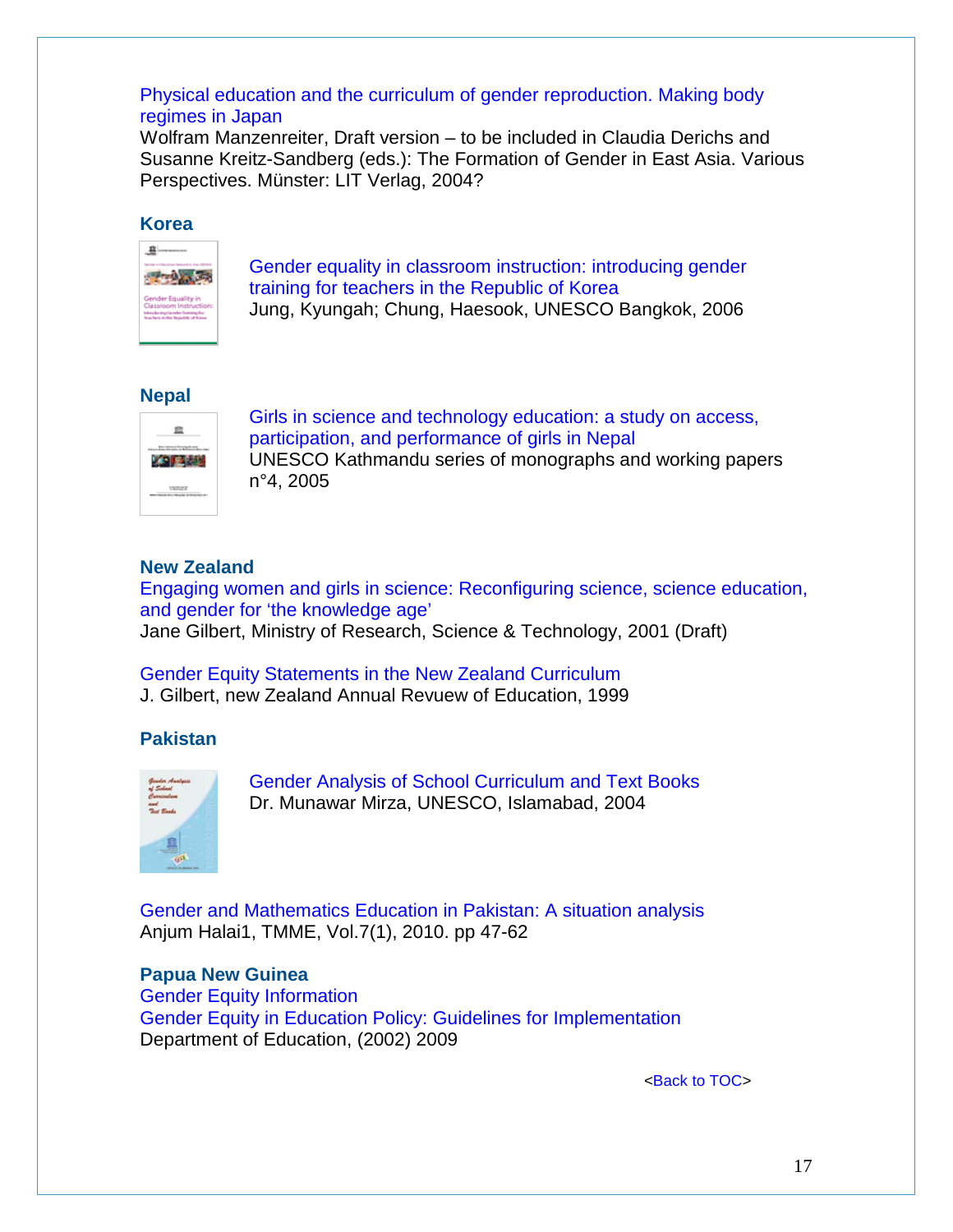### <span id="page-17-0"></span>**The Philippines**

[An Agenda for Gender-fair Education](http://www.hurights.or.jp/pub/hreas/3/11reyes.pdf)  Zenaida Quezada-Reyes, Human rights education in Asian schools Vol. III, 2000

### <span id="page-17-1"></span>**Viet Nam**

[Report of findings. Primary education textbook analysis from gender perspective](http://www.ibe.unesco.org/fileadmin/user_upload/News/2010/DoSon_workshop_2010_SummaryReport.pdf) UNESCO Ha Noi, UNESCO IBE & Viet Nam MOET, 2010

## <span id="page-17-2"></span>**SOUTH AMERICA AND THE CARIBBEAN**



[Educación de mujeres y niñas en Iberoamérica: I Jornadas de](http://www.oei.es/genero/documentos/Educacion_de_mujeres.pdf)  [Cooperación Educativa sobre Género y Educación. 10-14 de julio](http://www.oei.es/genero/documentos/Educacion_de_mujeres.pdf)  [de 2006, Antigua \(Guatemala\)](http://www.oei.es/genero/documentos/Educacion_de_mujeres.pdf) Ministerio de Educación y Ciencia de España, OEI, 2006

Género y [educación: cuaderno temático](http://www.oei.es/genero/documentos/egenero.pdf) PROEDUCA, GTZ (Cooperación Técnica Alemana), 2007

[Gender sensitive educational policy and practice: the case of Jamaica](http://unesdoc.unesco.org/images/0014/001467/146747e.pdf) B Bailey, UNESCO, 2003



[Igualdad de género en la educación básica de América Latina:](http://unesdoc.unesco.org/images/0013/001310/131040s.pdf)  [estado del arte](http://unesdoc.unesco.org/images/0013/001310/131040s.pdf) UNESCO - OREALC, 2002

<span id="page-17-3"></span>**Bolivia** [The Gender transversal in Bolivian education: policy and practice](http://unesdoc.unesco.org/images/0014/001468/146878e.pdf) Background paper for the Education for all global monitoring report 2003/4: gender and education for all: the leap to equality Pareja Lara, Cristina, UNESCO, 2003

# <span id="page-17-4"></span>**EUROPE AND NORTH AMERICA**

<span id="page-17-5"></span>**Austria** [Guidelines on gender fair curriculum development](http://www.wus-austria.org/files/docs/Publications/guidelines_gender_fair_curriculum_development.pdf) Barbara Hey, University of Graz, 2010

<span id="page-17-6"></span>**Europe**

Gender Loops – Gender reform of the curriculum Paco Abril et al, Catholic University for Applied Sciences, 2008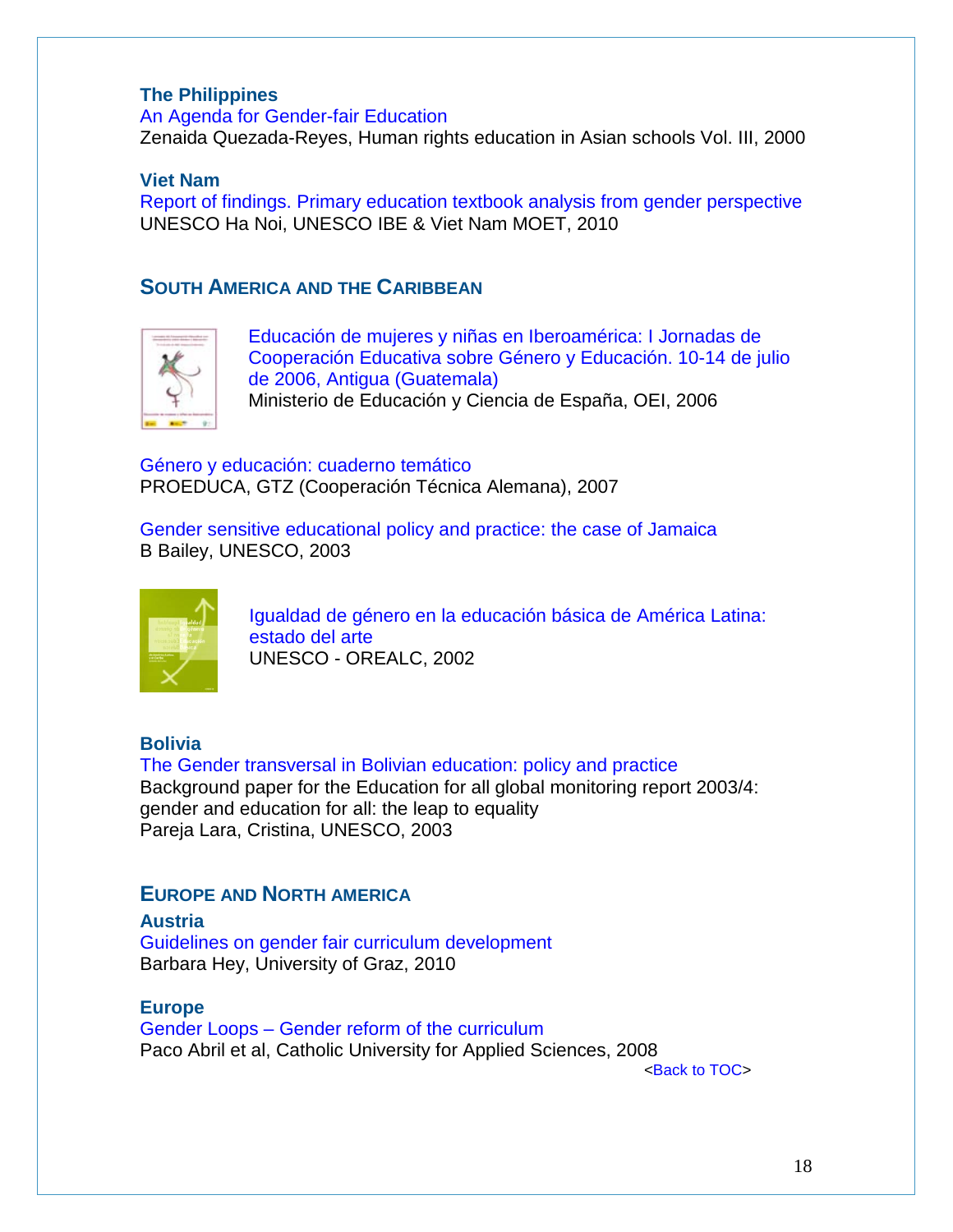[Gender Loops Toolbox for gender-conscious and equitable early childhood](http://www.genderloops.eu/docs/toolbox.pdf) [centres](http://www.genderloops.eu/docs/toolbox.pdf) Paco Abril et al, Catholic University for Applied Sciences, 2008

[Gender loops, additional outcomes](http://www.genderloops.eu/en/outcomes.php) Catholic University for Applied Sciences

### <span id="page-18-0"></span>**European Union**



[Gender Differences in Educational Outcomes: Study on the](http://eacea.ec.europa.eu/education/eurydice/documents/thematic_reports/120EN.pdf)  [Measures Taken and the Current Situation in Europe](http://eacea.ec.europa.eu/education/eurydice/documents/thematic_reports/120EN.pdf) Education, Audiovisual and Culture Executive Agency, 2010

[PREMA2: Promoting Equality in Maths Achievement 2](http://prema2.iacm.forth.gr/docs/dels/Output3.pdf) [Position Paper on Curriculum, Gender and Mathematics Output 3](http://prema2.iacm.forth.gr/docs/dels/Output3.pdf) PREMA2 Consortium, 2008

#### <span id="page-18-1"></span>**Finland**

[Gendered structures and processes in primary teacher education challenge for](http://herkules.oulu.fi/isbn9514246985/isbn9514246985.pdf)  [gender-sensitive pedagogy](http://herkules.oulu.fi/isbn9514246985/isbn9514246985.pdf) Vappu Sunnari, Doctoral thesis, University of Oulu, 1997

[Promoting Gender Awareness in the Classroom: An Example from Germany](http://www.waxmann.com/fileadmin/media/zusatztexte/postlethwaite/abrahams.pdf) Frederick F. Abrahams & Ingrid N. Sommerkorn University of Hamburg, 1995

### <span id="page-18-2"></span>**Ireland**

Sé Sí - [Gender in Irish Education](http://www.education.ie/home/home.jsp?pcategory=17216&ecategory=17325&language=EN) Dept of Education and Skills, 2007

#### <span id="page-18-3"></span>**The Netherlands**

[The Gender inclusiveness of a women's history curriculum in secondary](http://dare.uva.nl/document/44648)  [education](http://dare.uva.nl/document/44648) Geert Ten Dam, Women's Studies International Forum, Vol. 20, No. 11997

#### <span id="page-18-4"></span>**Norway**

[Gender perspectives in mathematics education: intentions of research in](http://dspace.mah.se/dspace/bitstream/handle/2043/4459/TineWedege_ZMD_39.pdf;jsessionid=CBE8AA4E42DE769E0A77A6A944E2971A?sequence=1)  [Denmark and Norway](http://dspace.mah.se/dspace/bitstream/handle/2043/4459/TineWedege_ZMD_39.pdf;jsessionid=CBE8AA4E42DE769E0A77A6A944E2971A?sequence=1) Tine Wedege, ZDM The International Journal on Mathematics Education Vol. 39, 2007

[OECD-CERI Conference 'Return to Gender: Gender, ICT and Education'](http://www.oecd.org/document/20/0,3746,fr_2649_35845581_40830228_1_1_1_1,00.html) Oslo, Norway, 2-3 June 2008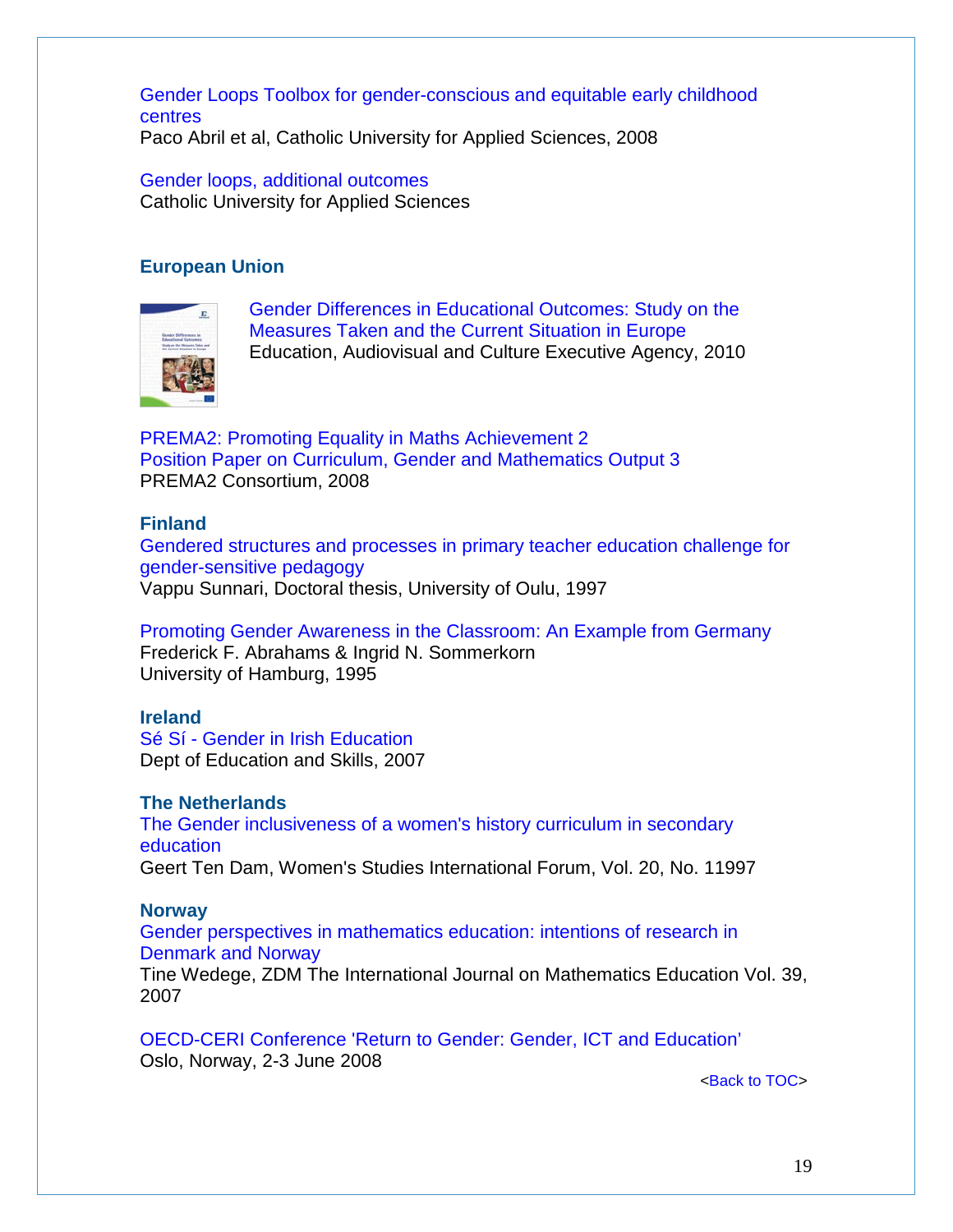# OECD – [Thematic Review of Early Childhood Education andCare Policy:](http://www.oecd.org/dataoecd/48/53/2476185.pdf)  [Background Report from Norway](http://www.oecd.org/dataoecd/48/53/2476185.pdf)

The Norwegian Ministry of Children and Family Affairs, 1998

### [The relationship between disability, gender and education in the Norwegian](http://unesdoc.unesco.org/images/0014/001467/146758e.pdf)  [context](http://unesdoc.unesco.org/images/0014/001467/146758e.pdf)

Background paper prepared for the Education for All Global Monitoring Report 2003/4 Gender and Education for All: The Leap to Equality Monica Dalen, UNESCO, 2003

## <span id="page-19-0"></span>**Sweden**

Gender sensitive pedagogy - [an analysis of discourses of gender-related work in](http://www.leeds.ac.uk/educol/documents/158671.htm)  [the Swedish preschool](http://www.leeds.ac.uk/educol/documents/158671.htm)

Ingrid Karlson and Maria Simonsson.

Paper presented at the European Conference on Educational Research, University of Geneva, 13-15 September 2006

[Sweden case study report 2. Developing a School Curriculum for Gender](http://www.epasi.eu/CaseStudySE2.pdf)  **[Equality](http://www.epasi.eu/CaseStudySE2.pdf)** 

Jan Nilsson, Malmo University, 2007

[The Swedish National Curriculum: Play and learning with fundamental values in](http://www.earlychildhoodaustralia.org.au/index2.php?option=com_content&do_pdf=1&id=1395)  [focus](http://www.earlychildhoodaustralia.org.au/index2.php?option=com_content&do_pdf=1&id=1395)

Anette Sandberg, Eva Ärlemalm-Hagsér. Early Childhood Australia, 2010

# <span id="page-19-1"></span>**UK**

[Gender Equality Strategy Statistics: 2011 Update](http://www.ofmdfmni.gov.uk/gender_equality_strategy_statistics__2011_update.pdf) Office of the First Minister and Deputy First Minister, 2011 (pp15-42)



Gender and Education – [Mythbusters Addressing Gender](https://www.education.gov.uk/publications/eOrderingDownload/00599-2009BKT-EN.pdf) and [Achievement: Myths and Realities](https://www.education.gov.uk/publications/eOrderingDownload/00599-2009BKT-EN.pdf) Department of Education, 2009

[Gender and education in the UK](http://portal.unesco.org/education/es/files/25755/10739011441Gender_and_Education_in_the_UK.doc/Gender+and+Education+in+the+UK.doc) Madeleine Arnot, Alison Phipps, University of Cambridge, 2004



Gender issues in schools – [What Works To Improve Achievement for](http://media.education.gov.uk/assets/files/pdf/8/8311dcsfgender%20what%20works%20bmkpdf.pdf)  [Boys and Girls](http://media.education.gov.uk/assets/files/pdf/8/8311dcsfgender%20what%20works%20bmkpdf.pdf) Department of Education, 2009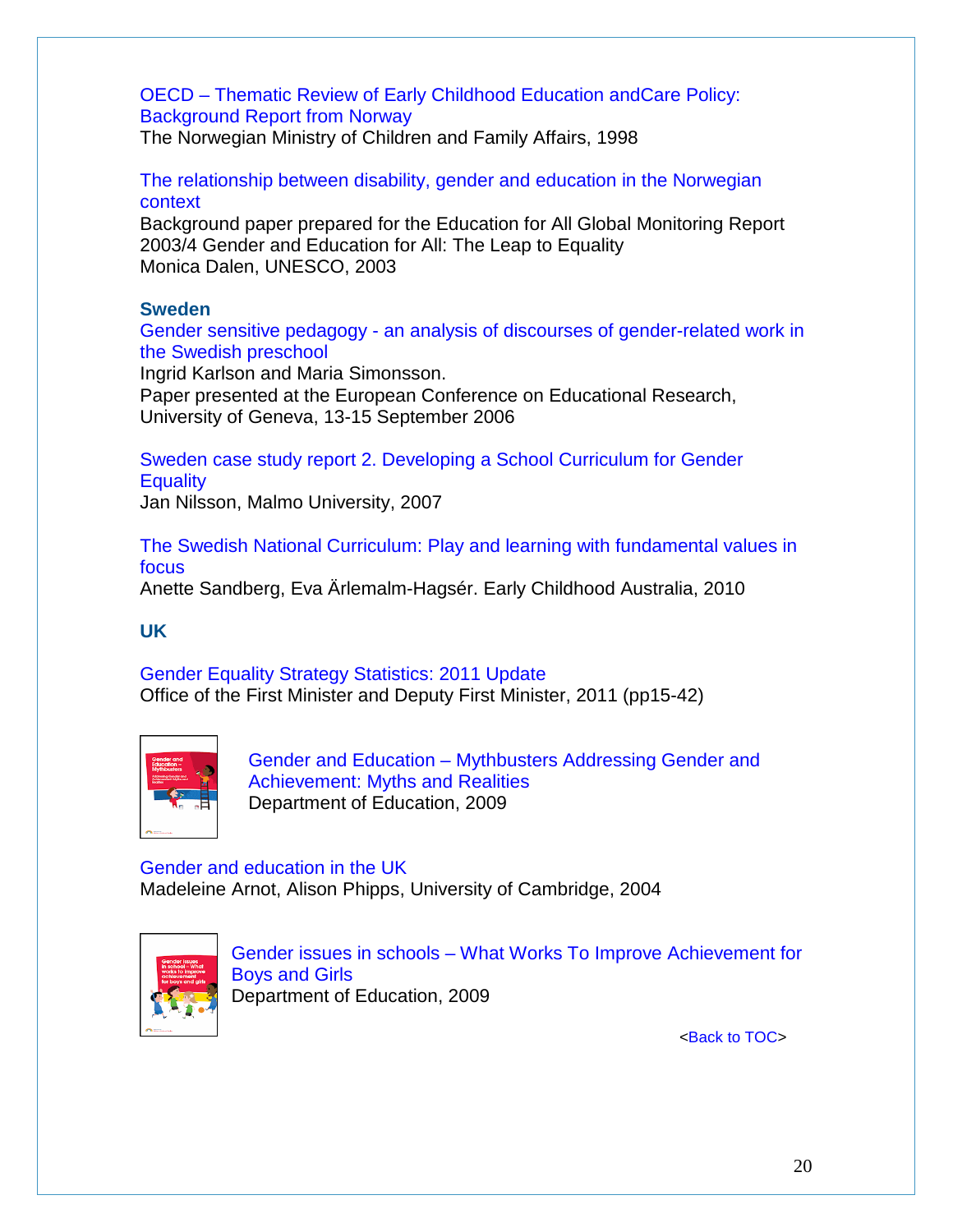# <span id="page-20-0"></span>**USA**

[Gender Equity: Still Knocking at the Classroom Door](http://www.sadker.org/PDF/GenderEquity.pdf) David Sadker, Educational Leadership, Vol. 56 April 1999

[Textbooks, Curricula, Teacher Training, and the Promotion](http://siteresources.worldbank.org/EDUCATION/Resources/278200-1121703274255/1439264-1126807073059/unesco_WB_meeting_Mar03.pdf) of Peace and [Respect for Diversity](http://siteresources.worldbank.org/EDUCATION/Resources/278200-1121703274255/1439264-1126807073059/unesco_WB_meeting_Mar03.pdf) World Bank, 2003

[Who says A Woman can't be Einstein?](http://www.time.com/time/magazine/article/0,9171,1032332-1,00.html) Amanda Ripley, Time, March 7 2005

<span id="page-20-1"></span>**Printed Resources**

Achieving gender equality in education: what does it take? Colclough, Christopher. Prospects: quarterly review of comparative education, 129, Vol. 34(1) March 2004. (Open file: Gender Equality and Education for All).

Addressing gender and rights in your sex/ HIV education curriculum: A starter checklist Timreck, E., D. Rogow, N. Haberland. Population Council, 2007



Agir pour l'éducation des filles en Afrique subsaharienne francophone. Lucila Jallade, Vittoria Cavicchioni. l'Harmattan, 2005. ISBN: 2-7475-9501-3

Boys and schooling in the early years P. Connolly, Routledge Falmer, 2004. ISBN: 978-0-415-29841-4



Gender Balance and Gender Bias in Education: International PerspectivesD. Raftery, M. Valiulis. Routledge, 2010. ISBN: 978-0-415-58256-8



Gender equality and Education for All Prospects: quarterly review of comparative education, 129, Vol.34(1), 2004 [Égalité des sexes et éducation pour tous](http://unesdoc.unesco.org/images/0013/001357/135718f.pdf)  [Igualdad entre los sexos y educacion para todos](http://unesdoc.unesco.org/images/0013/001357/135718s.pdf)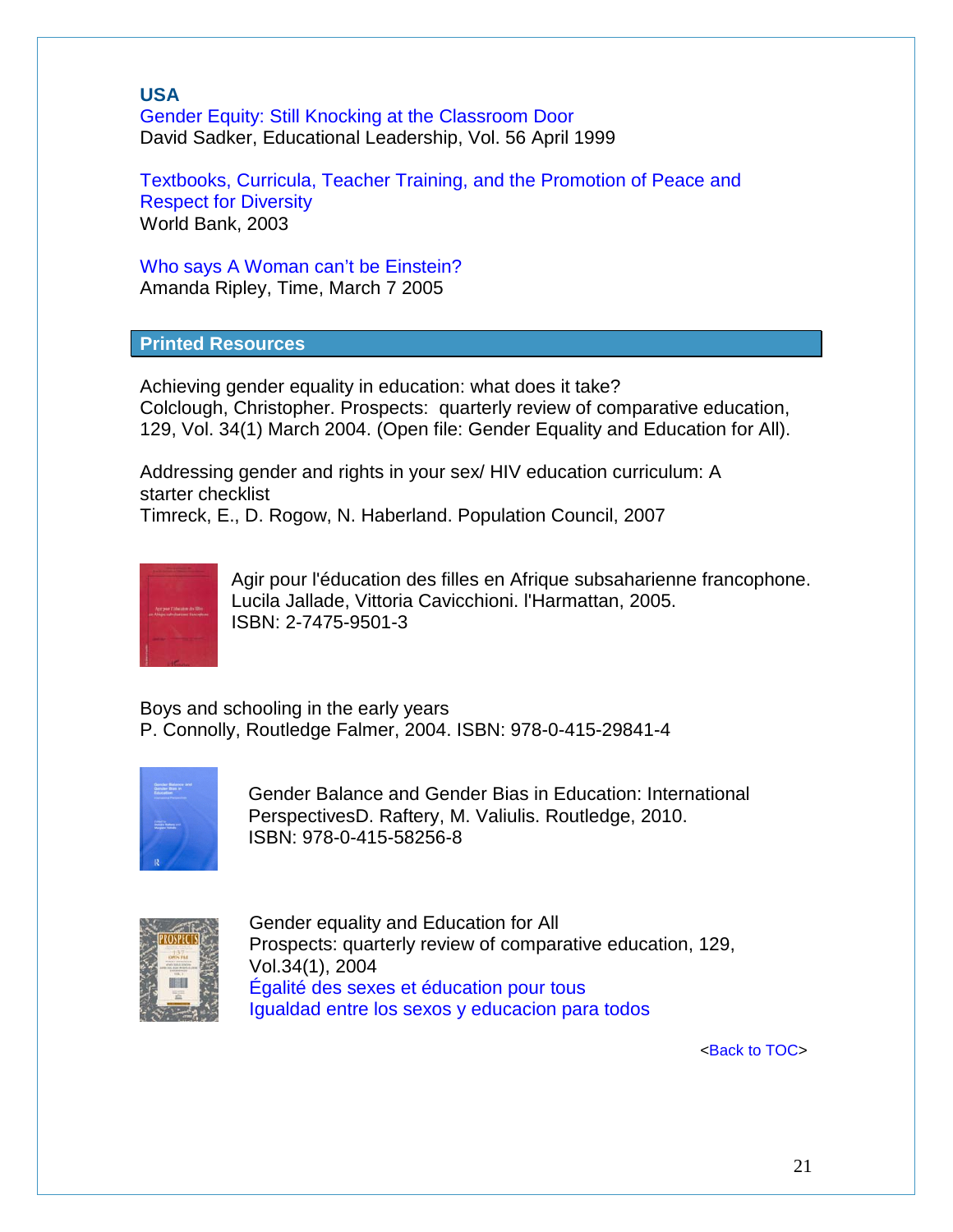Gender inequalities in primary schooling: The roles of poverty and adverse cultural practice

C. Colclough, P. Rose, M. Tembon. Institute of Development Studies, 1999 International Journal of Educational Development. Volume 20, Issue 1, January 2000



Gender Mainstreaming in Education. A Reference Manual for Governments and other Stakeholders Leo-Rhynie, Elsa, Institute of Development and Labour Law, University of Cape Town; Commonwealth Secretariat, London. ISBN: 978-0-85092-598-2



Inclusive education Prospects: quarterly review of comparative education Inclusive education, 145, Vol. 38(1) March 2008



The invisible obstacle to education quality: gender bias in textbooks Blumberg, Rae, Lesser. Prospects: quarterly review of comparative education, 147, Vol. 38(3) September 2008

A Study of classroom interaction in primary schools in the United Republic of Tanzania

O-saki, K. M., Agu, A. O. Prospects: quarterly review of comparative education, 121, Vol. 32(1), March 1994

[Études des interactions en classe dans des écoles primaires de la République-](http://unesdoc.unesco.org/images/0013/001328/132821f.pdf#132821)[Unie de Tanzanie](http://unesdoc.unesco.org/images/0013/001328/132821f.pdf#132821)

[Un estudio sobre la interacción aula en las escuelas primarias De la Republica](http://unesdoc.unesco.org/images/0013/001328/132821s.pdf#132821)  [Inida de Tanzania](http://unesdoc.unesco.org/images/0013/001328/132821s.pdf#132821)

Teacher gender and student achievement in Pakistan D. P. Warwick, H. Jatoi, Comparative Education Review, Vol. 38(3), 1994



Troubling Gender in Education J.-A. Dillabough, J. McLeod, M. Mills. Routledge, 2009. ISBN: 978-0415462617